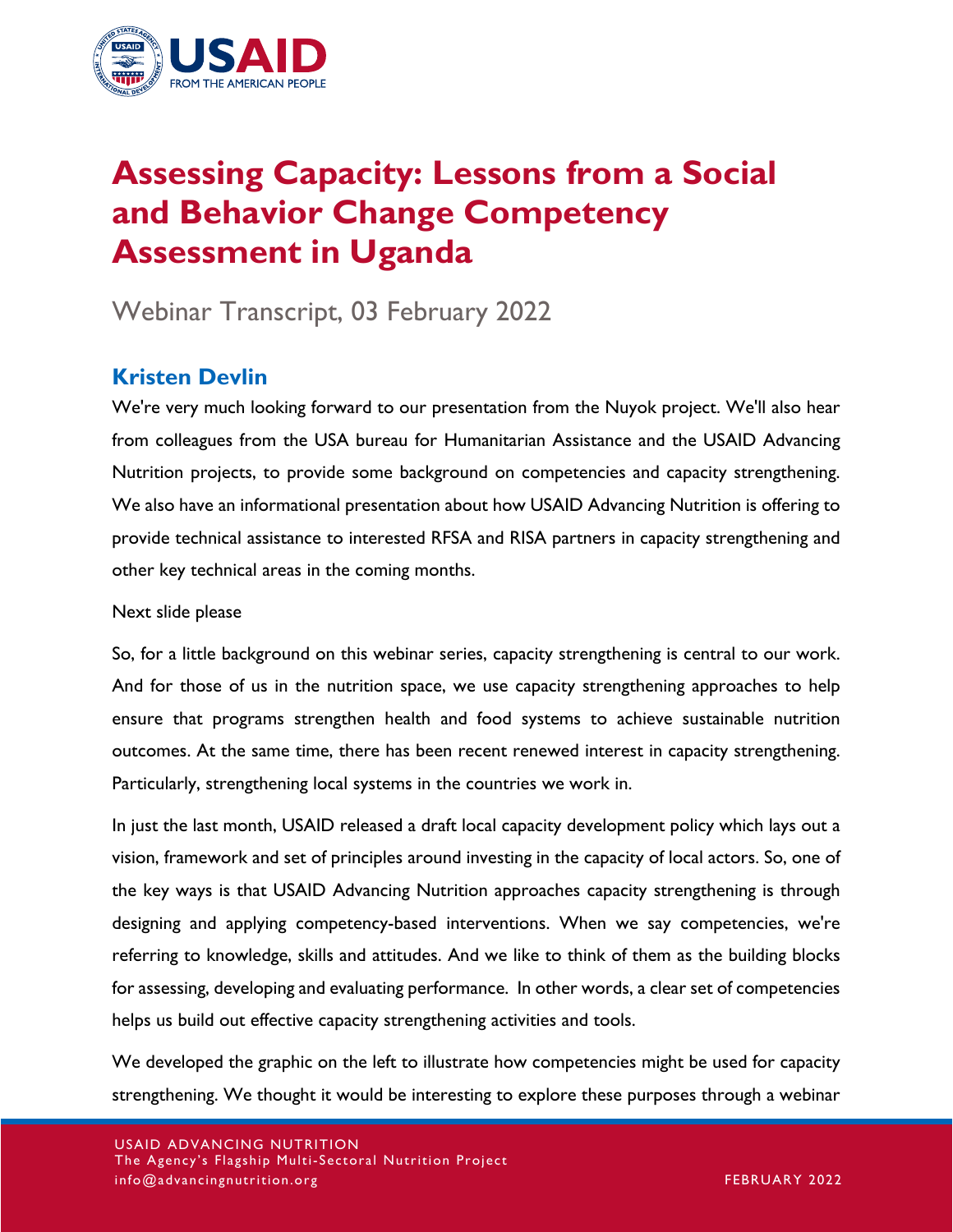series; the first focused on capacity assessment, the second on capacity development and the third on capacity evaluation or measurement.

#### Next slide please

During this webinar series we hope to:

- Define competencies
- Translate competencies from a concept to a tangible relevant tool for designing high quality capacity strengthening interventions
- Illustrate how competencies have been leveraged to assess, develop and evaluate skills through case studies and examples
- And explore lessons, considerations and recommendations when applying capacity strengthening interventions.

#### Next slide please

And here, we have the objectives for today's webinar where we will:

- Discuss designing and applying competency-based assessments;
- Learn from the Nuyok project in Uganda about their experience assessing staff, social and behavior change skills;
- and use this example as a jumping off point for a broader discussion.

#### Next slide please

So, before we begin, I'd like to take a quick poll to learn how you as the webinar participants rate your understanding of competencies and capacities assessment. Apologies we could not fit the French translation of the poll questions into the text for the poll. So please refer to the current slide…for the French version of these questions. So, you'll see a poll pop-up on your screen.

The first question asks you to rate your level of understanding of competencies from 1-3. The second question asks you to rate your level of experience with competency assessments with zero, meaning you do not have any experience. And three meaning you have led capacity assessment activities.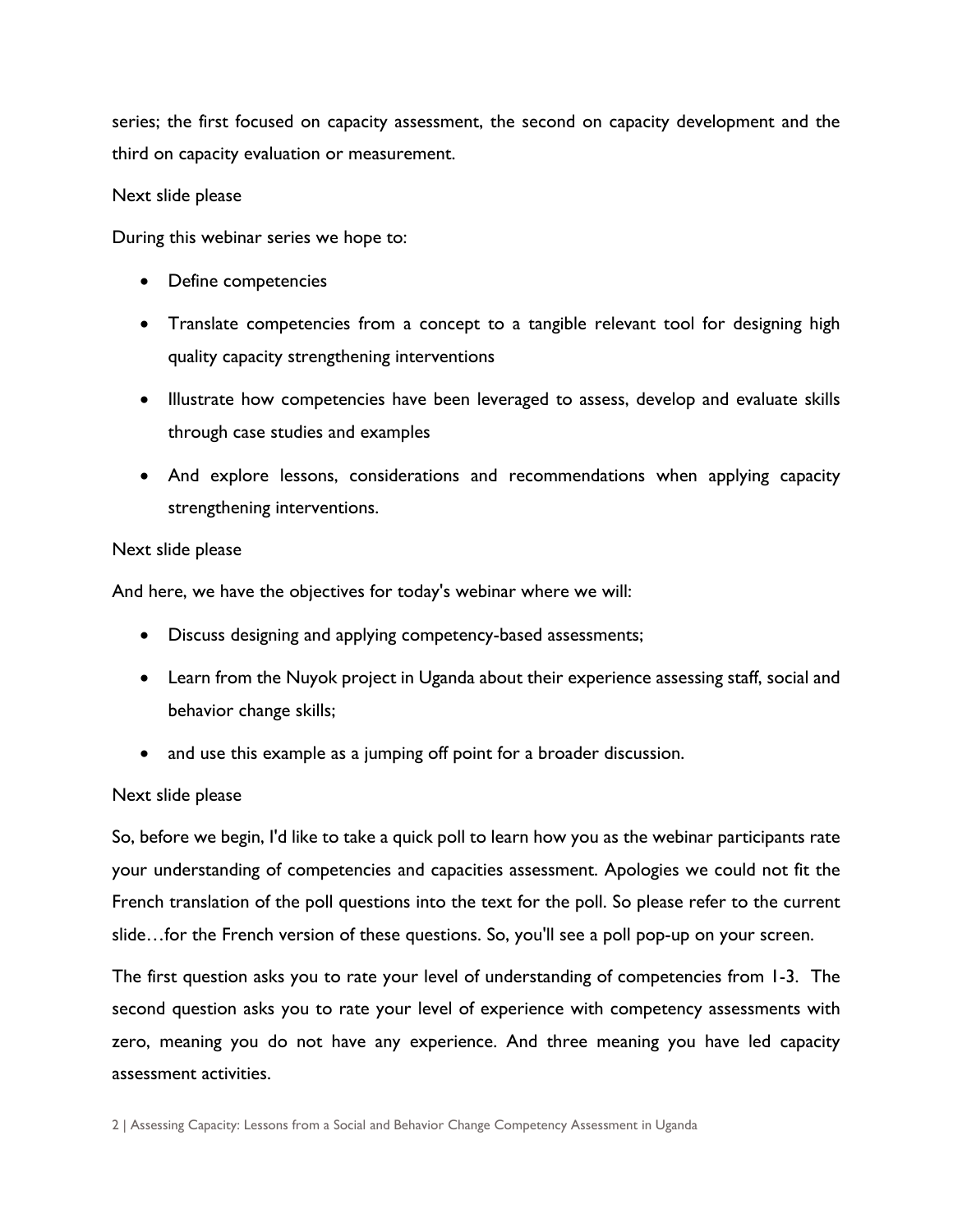So, we'll take a few seconds to do that.

All right! I think...I can't see the responses... but maybe we can... not sure... if... okay! perfect! Wonderful! Thank you so much to everyone who responded. It's really nice to get a sense of your background on this topic. It's exciting to see that most people have a general understanding of competencies. And yes, I'm experienced in competency assessments and also at the same time there are some people here who are very new to these topics. So yeah let's move on.

#### Next slide please

Here we have today's speakers our feature presenter is Miss Lillian Ojanduru**,** who works for Catholic Relief Services as a technical advisor for gender on the Nuyok project; which is a development and food security activity in Karamoja, Uganda. Miss Ojanduru provides technical oversight on gender integration in this multi-sectoral program. She's also a researcher, who's led several research activities in the fields of health, livelihoods and gender.

You'll also hear from Mike Manske, a nutrition advisor with the USAID bureau for Humanitarian Assistance or BHA. Mr. Manske has worked in public health nutrition and food security for more than 15 years. And in his current role, he provides technical assistance to global awards and supports country programs with a focus in West and Central Africa. Prior to USAID, he designed and implemented community health nutrition and food security programs with several implementing partners.

We also look forward to hearing from Jennifer Burns who has more than 20 years' experience providing technical support to nutrition and food security programs. Currently, she's a senior nutrition advisor with Helen Keller International on USAID Advancing Nutrition. Jennifer provides technical assistance to BHA's emergency and development portfolios in the areas of breastfeeding and complementary feeding; formative research and theory of change development and acute malnutrition.

And finally. we'll hear from Ann Miceli who has led the capacity strengthening work on USAID Advancing Nutrition since 2019. Working to strengthen approaches to strategic planning; organizational development and training; and mentoring for USAID and other partners. Ann has worked with a range of international and local organizations to design strategic conversations,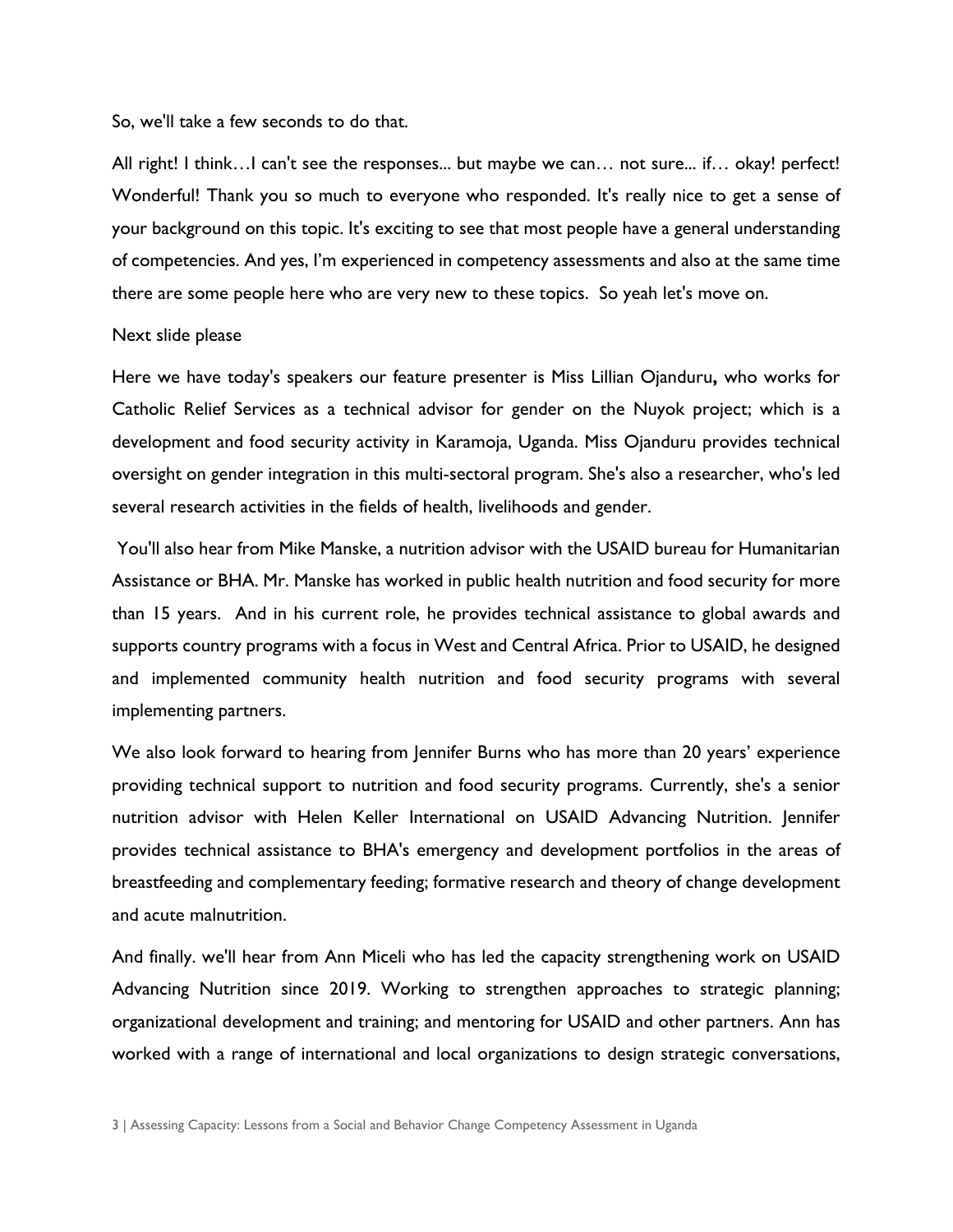organizational development programs and capacity strengthening initiatives in the fields of nutrition, food security and global health, in both humanitarian and development contexts.

#### Next slide please

So, without further ado I'd like to first turn it over to Ann who will provide some important context on competencies and competency assessments. Thank you, Ann, for kicking the discussion off today.

### **Ann Miceli**

Good morning! Good morning everyone. Good afternoon everyone. Thank you, Kristen, for that lovely introduction.

We are really pleased to be here to speak about competencies and capacity assessment this morning. Competencies are a really key part of our work in capacity strengthening at USAID Advancing Nutrition. And we've been working with competencies in a number of different ways across the project creating competency lists; creating competency based training programs and looking at different ways to use competencies in the work that we do with USAID. And we know that throughout this process, not only have we integrated and built on the work of others, but we also have looked at different tools that we can add to this global dialogue about capacity strengthening and specifically competencies in the nutrition space. While capacity strengthening is definitely a key strategy to help support local actors in local systems; we recognize that capacity strengthening often requires a significant investment. And because that investment is significant, there is an even greater urge for us to use evidence-based strategies to strengthen capacity. And competencies are a really key part of those strategies. Competencies are really the foundation of good capacity strengthening work.

#### Next slide please

The next slide please. Yes. Thank you.

The previous one. Perfect! Thank you very much.

So when we look at ways to strengthen nutrition effectively through competency development, one of the things we really want to think about is how these competencies allow us to align the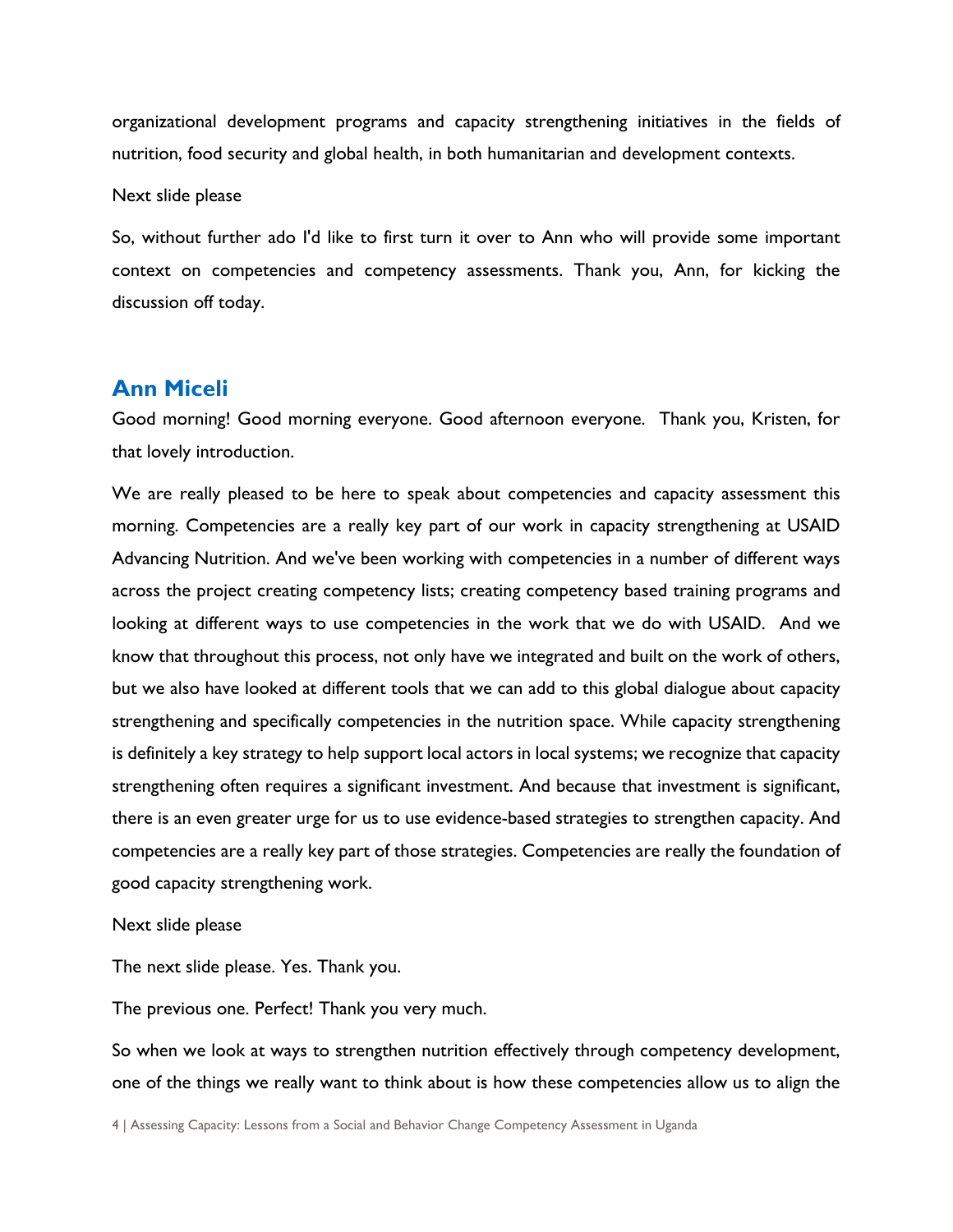way we talk about the skills that we're trying to build; and the skills that we're trying to assess and evaluate among a particular group of people. Competencies really are the building blocks as Kristen had said, for effective, coordinated and consistent skills development. When all of our work in capacity strengthening is centered around a set of competencies, you have the ability to strengthen those competencies in a much deeper way and reinforce the competencies that we're trying to build.

In a systematic way, competencies allow us to define a set of measurable observable skills and allow us to link key things like performance assessment, development and evaluation for a specific role.

#### Next slide please

Kristen introduced what defining … when we define a clear set of competencies, we have these competencies really at the center of what we do. And those competencies then allow us to do a couple of key things and Kristen introduced this diagram earlier. But I wanted to share just a little bit more detail. So, in this assessment, this is one of the first ways that we might use competencies to develop a program. We're assessing the competencies of a team that we're working with. So, we might be looking at that team's roles and responsibilities. What skills are a part of their job descriptions? What's required to do the job that we're asking them to do? And then looking at, as well, where the gaps might be in that skills assessment. So, what are the areas we need to look more closely at in the job descriptions and in the types of responsibilities that members of our workforce have?

We also might use competencies to write those job descriptions and to make hiring decisions. So, we can assess competencies for an individual or for a team and they really can help us decide what's needed among these members of a team. So that, we have a team where the skill sets really complement each other and we can build a well-rounded team based on the core skills that we need across an activity or across a project. And just to link up with the rest of the diagram that Kristen presented...

#### **[CAN WE HAVE THE NEXT CLICK PLEASE?]**

So, once we assess these competencies, that then, really helps us to look at those competency gaps that might be there and the competency strengths that are there, to see what we might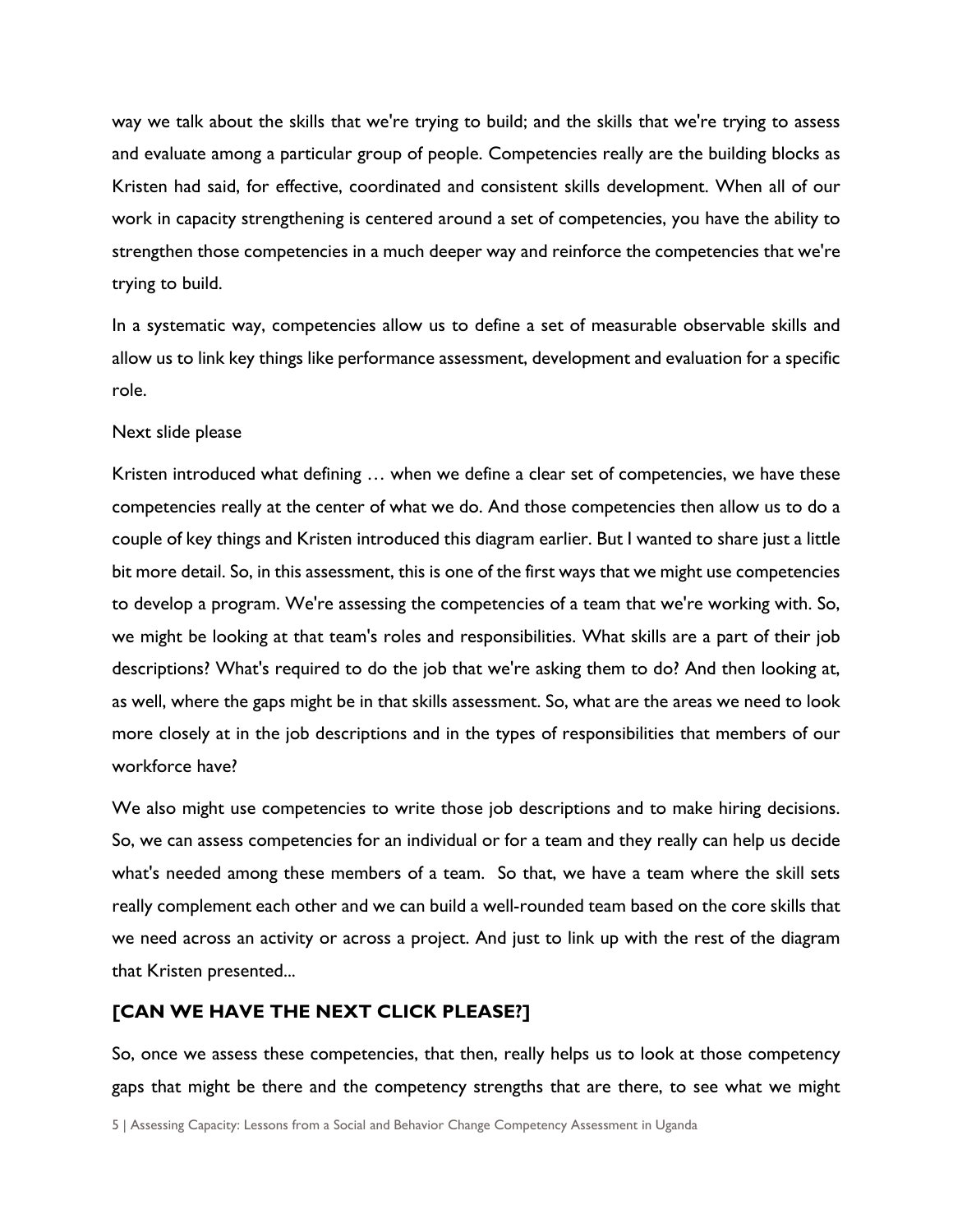need to develop further. Other ways, we can take the workforce that we have, develop a set of skills and really improve performance and design capacity strengthening programs; like training or mentoring, to really bring out those capacities in a much stronger way.

#### **And the third click please.**

And lastly, is evaluating the competencies. So, once we've assessed those competencies, we've done some work to develop or strengthen capacities, at the end we may want to evaluate how well did our capacity strengthening work. How well do we build skills? An evaluation of competencies often links to supervision tools and performance management. So, supervisors might use a set of competencies with their supervisees in order to guide them in a direction for growth; and to highlight areas where those supervisees can receive some extra mentoring or some extra support.

#### **Next slide please**

So today we will be spending some time talking about a really interesting competency assessment that took place with the USAID Advancing Nutrition project and our partners with RFSA in Nuyok. This social and behavior change competency assessment was particularly interesting because what this tool enabled us to do was really look at a team of people and start to ask the question: What competencies need to be built in SBC (in social behavior change) among this team of people?

So, we've invited partners from our RFSAs, our Resilience and Food Security Activities... to use this tool last year through a facilitated process that allowed them to identify those gaps in SBC skills and those strengths in SBC skills. This tool was piloted with two of our resilient security activities in 2021 and key lessons from the Nuyok experience will be shared today. And our partners at Nuyok had a really interesting way of using this tool and an interesting experience to share with you today. So, with that, I'll hand back to Kristen to introduce the next speaker. Kristen over to you.

### **Kristen Devlin**

Thanks, so much Ann. That was a very helpful overview of competencies and competency assessments. I'd like to now turn it over to Mike Manske, who will say a few words about capacity and sustainability in BHA resilience programming. Thank you, Mike.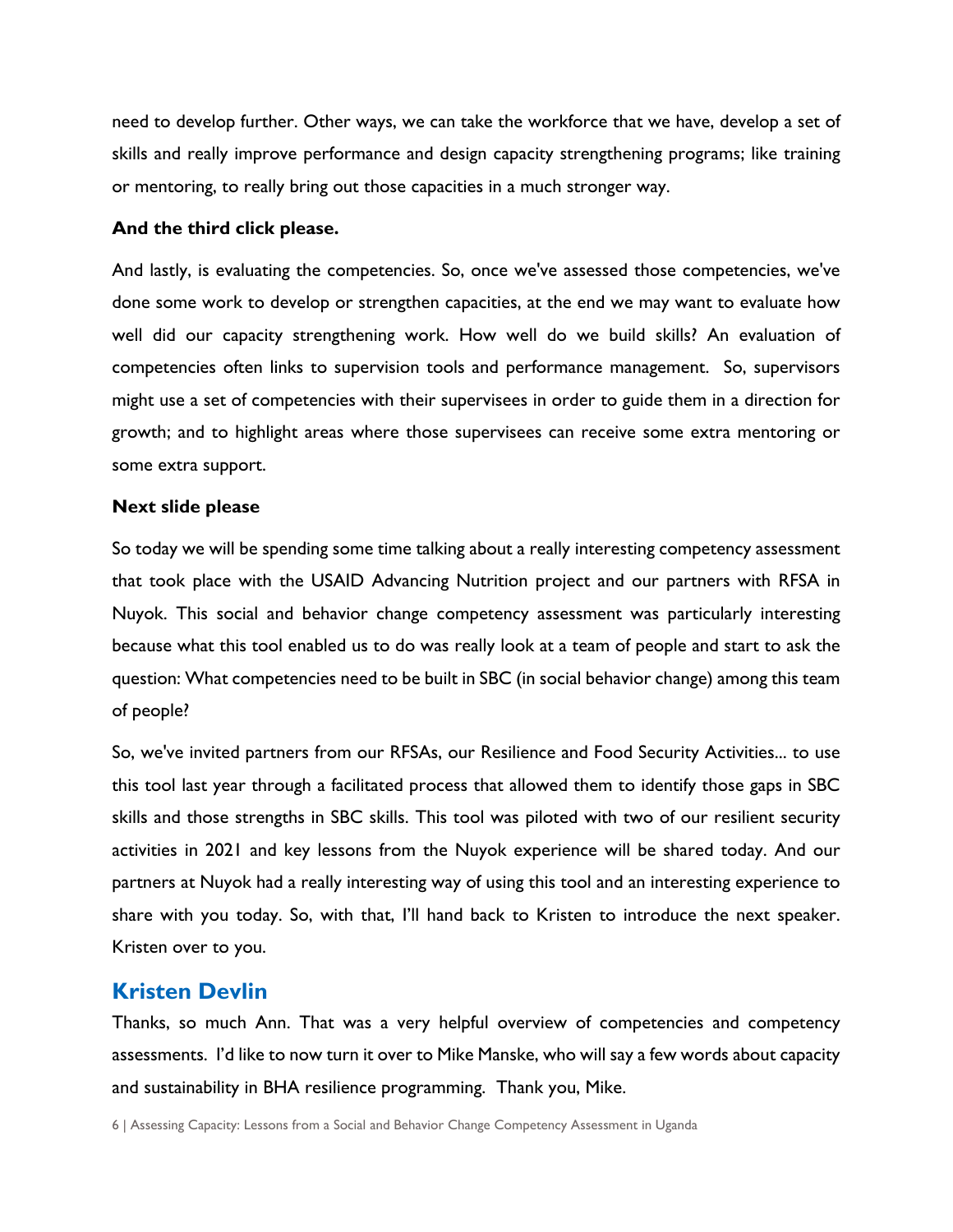### **Mike Manske**

Thank you, Kristen. Yeah, I'll just talk briefly today about a few different points and hopefully it helps give people some additional background why USAID Bureau for Humanitarian Assistance was interested in working with Advancing Nutrition on this activity. As an agency, USAID is committed to creating conditions whereby countries own resource and sustain their own development. USAID invests in developing capacity to contribute to locally owned and locally sustained development results. I'll talk about the intersection of capacity and sustainability and highlight a study that some of you may be aware of.

In our USAID BHA resilience programming, we request partners to address sustainability in both project design and in implementation. I'm sharing with you... as you can see on the slide and I can share also in the chat the link to the documents, a multi-country study that legacy food for peace commissioned under the FANTA project to examine processes that were put in place during the life of four projects in Kenya, India, Honduras and Bolivia. The effects on sustainability and benefits were documented up to three years after the projects ended. This study has been instrumental in that; we now ask partners specifically how they will address these four factors within their own project theory of change. Four main factors emerged from the study and you can see at the right of your screen which include; having sustained a source of resources, a sustained technical and managerial capacity, sustained motivation of participants and service providers and linkages to governmental organizations and or other entities.

So, taking a little bit deeper look at the capacity component of sustainability, technical and program staff, as well as service providers in our resilience or non-emergency programming, the study documented that sustainability was much more likely when projects withdrew gradually, but ensured that community-based organizations or service providers developed the capacity to operate independently. There were instances where sustainability was less successful. For example, where the water management committees were not shown how to do water quality testing, because the project did it for them over the life of the project.

I think there are other instances that I've personally noticed as well in our programs especially nutrition activities, where there is really just a one-off training of trainers' model that's put in place. And it's pretty well documented in many of our evaluations that projects do not always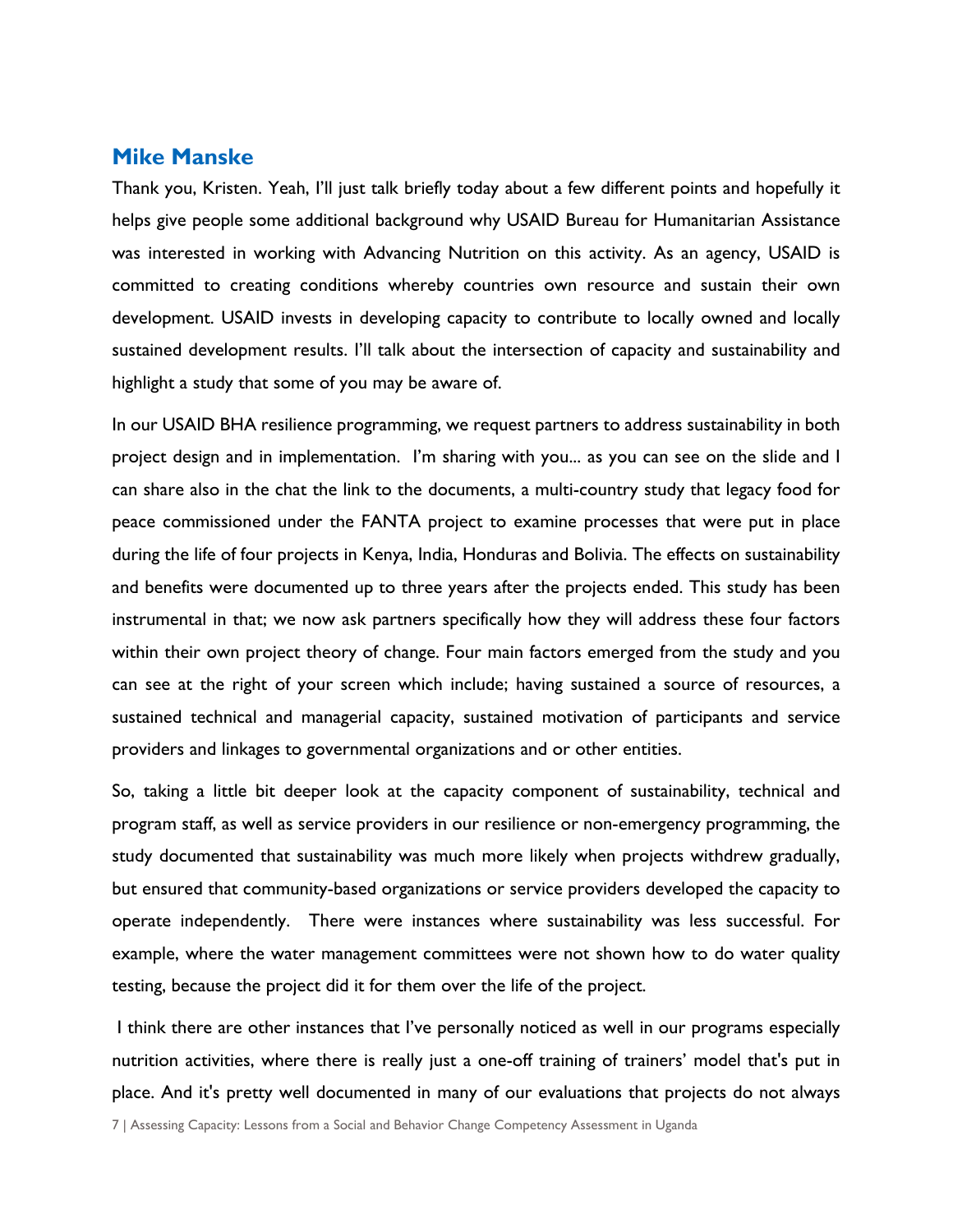provide the adequate support for service providers after this training, including the mentorship or other forms of accompaniment that's needed. We have especially noticed these challenges within our resilience programming SBC activities which led us down this path to working with Advancing Nutrition SBC and capacity strengthening team, then developed this list of competencies. And ideally, we wanted to work and test this work in a country program. And fortunately, we had the chance to have Advancing Nutrition work with the Nuyok project in Uganda. And so now I'll hand it back over to Kristen.

### **Kristen Devlin**

Great! Thank you, Mike. That was some really helpful context. And thank you for providing some of your reflections. I'd now like to turn it over to our feature presenter Miss Lillian Ojanduru to take us through the Nuyok experience using the Social and Behavior Change competency assessment tool. Thank you, Lillian.

### **Lillian Ojanduru**

Thank you so much. Good morning. Good afternoon everyone. I'm grateful to present Nuyok's experience with testing this Social Behavior Change competence tool.

We can go to the next slide.

I'll briefly give an overview of Nuyok and also outline what exactly we're going to talk about during this time that we're presenting to you the experience Nuyok went through when testing this tool.

Next slide.

So, we will give you the overview of Nuyok briefly, what it entails and the purpose of this particular exercise and the processes we went through testing this tool. What are some of the results that came out of this exercise? I will also share with you some of the insights and lessons that we learned when we are doing this exercise and the recommendations.

Next slide.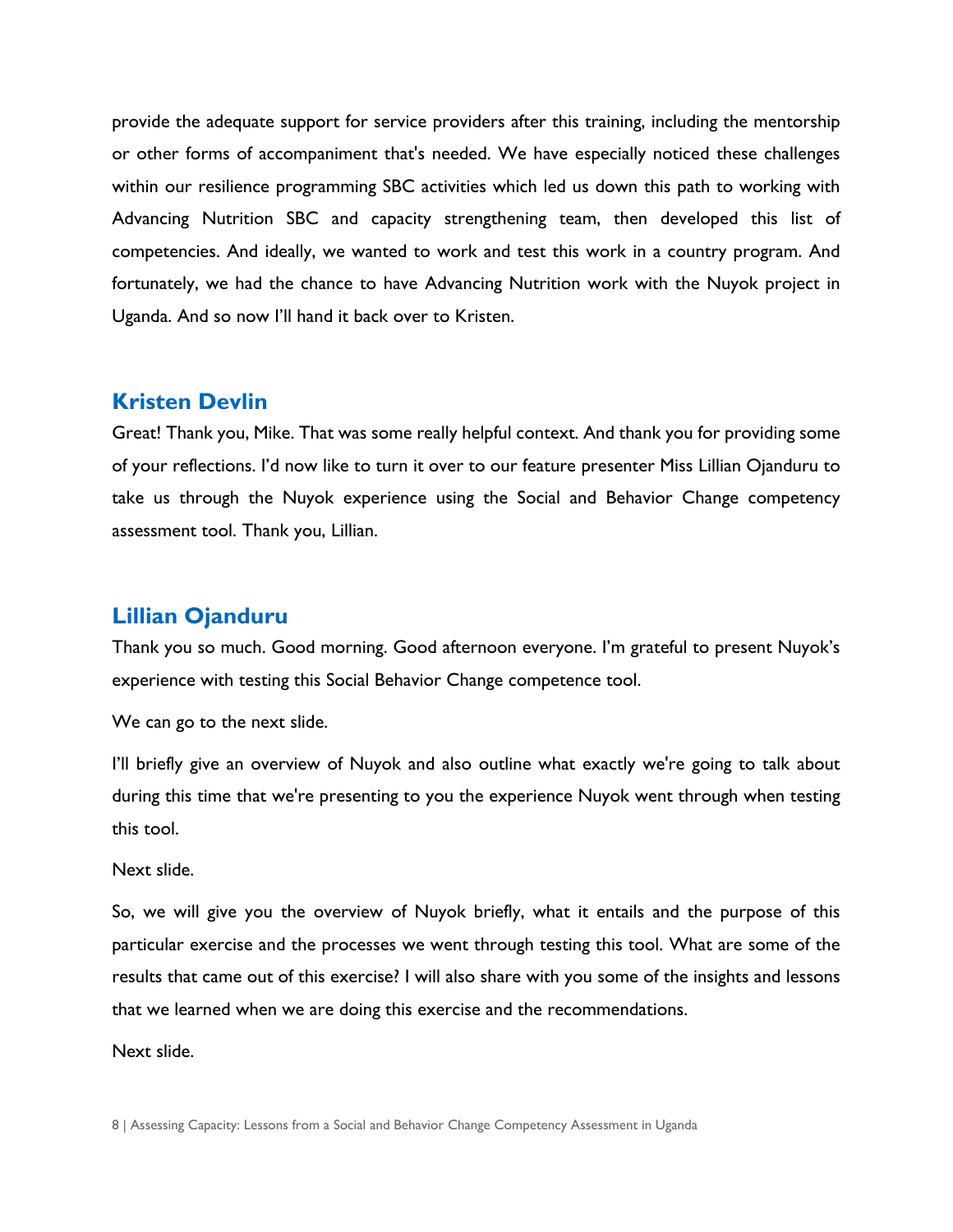Nuyok, this is a six-year development food security activity which started way back in 2017 and it will end in 2023. Initially it was a five-year project. It's funded by USAID, particularly the Bureau of Humanitarian Assistance. So, there's one year added to actually implement our exit and sustainability strategy. Nuyok in our local language here means *'ours',* that means ownership of the of the intervention by the community members. The goal of Nuyok is actually to improve and sustain food and nutrition security for the vulnerable population in Karamoja, where the project is being implemented. Currently we've reached about 125 000 participants directly with this intervention and these people come from like 90 000 households. So, in the next slide, we're just going to show for you in Uganda where this activity is taking place exactly.

#### Next slide.

So, we're in four districts in north-eastern Uganda, you can see the shaded place on the Ugandan map there and Nuyok areas are the ones in pink. The yellow areas are for our sister projects; they're also implementing this at **Massico.** So in total we are in 524 villages in this area of the country.

#### Next slide.

Nuyok focuses on four main thematic areas and we call these *purposes*. We have the foundational purpose. Nuyok basically here focuses on gender and governance, which is more cross-sectional. And the goal of this purpose is to ensure that community and institutional capacity is improved to sustain food and nutrition security. So Nuyok also ventures in resilience activities where Nuyok improves the works with natural resource management committees on natural resource management, but also the disasters production and as well as public works; where there's road rehabilitation, there's pond rehabilitation. All that is done by the community and it's a cache for work activity. Here, we are trying to improve the community resilience to shocks and expressions.

The next purpose Nuyok ventured in is the livelihood. There are key areas in livelihoods that Nuyok promotes. They use skilling but also business supports to youth and women, the livestock production as well as crop production and savings. Commonly we call it SILK, where the women and men come in groups to save their income and the goal particularly is to ensure that the vulnerable households have sustained livelihoods.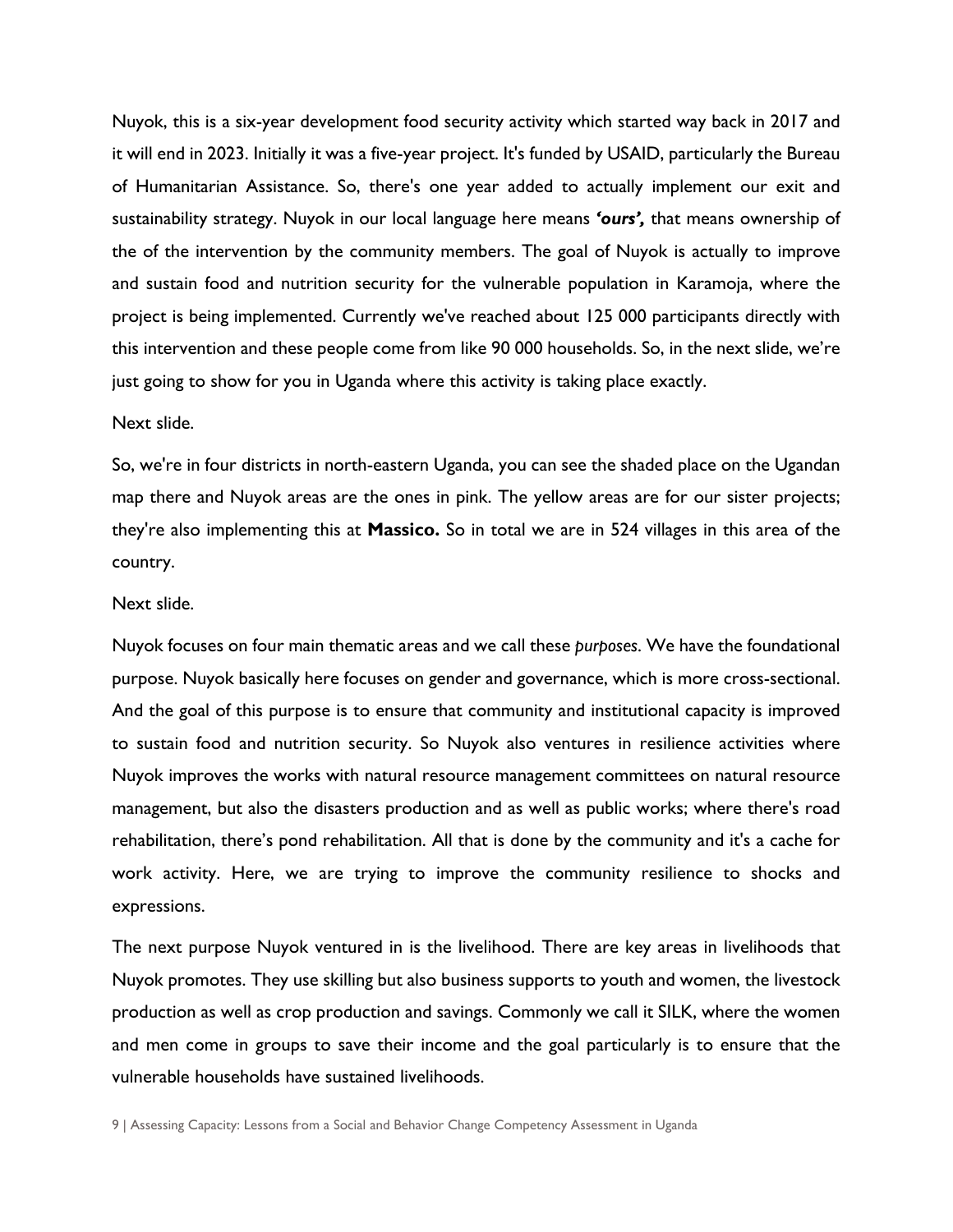Lastly Nuyok has a maternal child health nutrition and WASH component. So here, there are approaches that have been used like; the mother care group, the integrated health outreaches, the home improvement campaign to ensure that there is increased coverage of latrine construction and use, as well as Warhol rehabilitations. And the goal of this purpose is to ensure that there's improved nutrition of pregnant and lactating women, adolescent girls and children under five. That's all about what Nuyok does in Uganda. We are now going to move into the purpose of this exercise.

#### Next slide.

So why was this activity conducted and what collaborations did we have with USAID Advancing Nutrition?

When this tool was developed, Nuyok piloted this tool in Uganda and the goal was to ensure that this tool is tested in order to review for example; the overall strength, the gaps in Social Behavior Change competencies across the different teams since Nuyok is a multi-sectoral program. So we did the virtual collaborations with the Advancing Nutrition team. This activity took place in 2021, remember at that time Covid-19 was at the peak, there were restrictions. So most of the collaborations were virtual, we had the preparatory meetings to initiate this activity. We also had a debrief in between when we are already testing the tools, but also a debrief at the end. And we had email exchanges with Advancing Nutrition team throughout when we are contacting this activity.

#### Next slide.

So we'll take you through the process that Nuyok underwent to contact this exercise. We created teams, different teams because it's assessing the capacity of teams. So each team contact consisted of 12 to 15 members both CRS but also our partner staff, because Nuyok works through partners especially caritas. So each team had a leader and these leaders are actually our purpose leaders for the different purposes that I presented. We also, in addition to the technical teams we had managers, we had the monitoring and evaluation and learning team, as well as our community supervisors. These are the frontline staff who directly work with the volunteers. And because this is a huge team, we needed to ensure that everybody participates or a large percentage of staff participates, we developed a schedule for testing to ensure that participation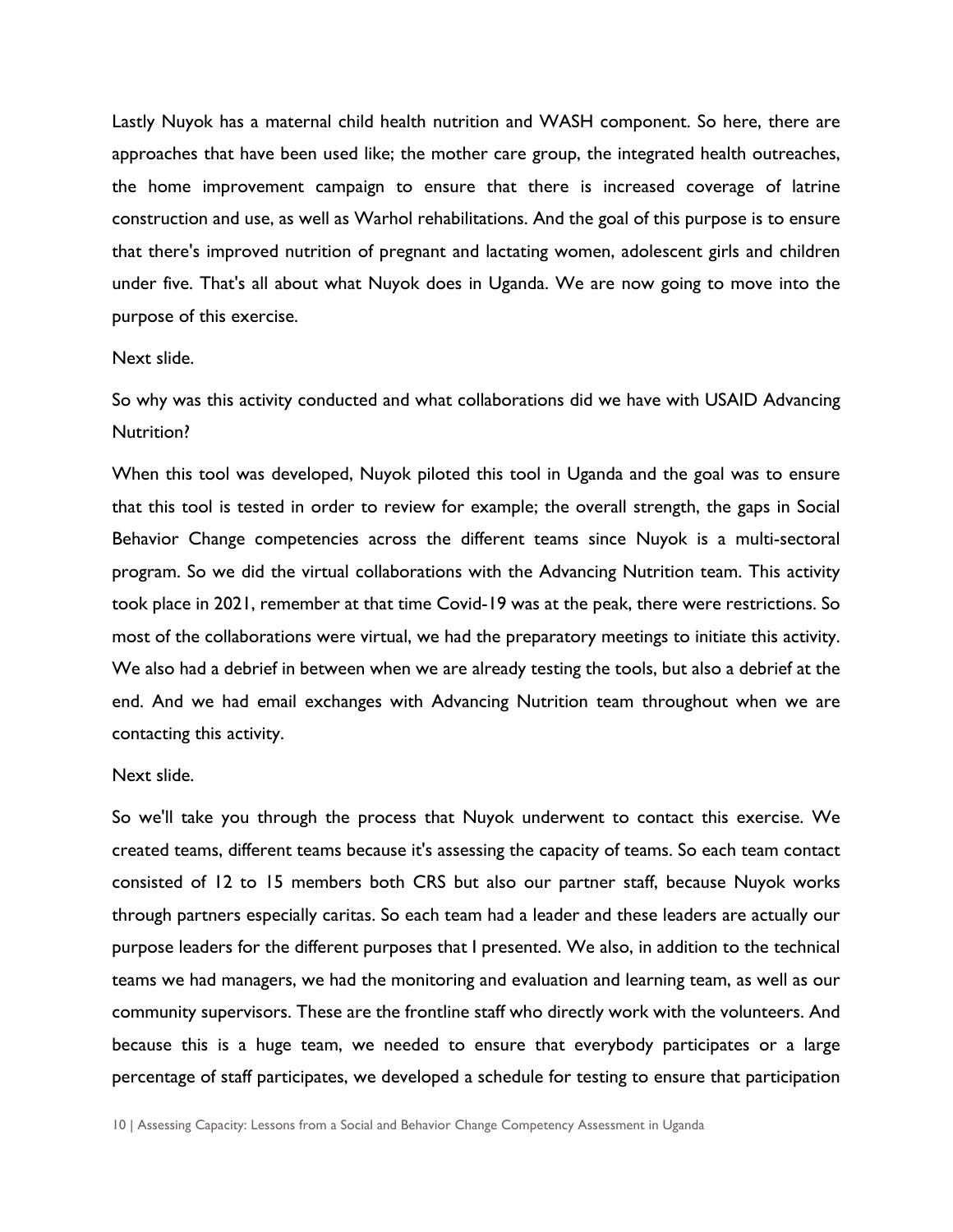from the different teams is executed. So this schedule was developed to make it easier for people to know when they are needed or when they are supposed to attend this meeting to assess capacities.

Next slide.

So, after we developed the schedule, we went directly into testing this tool. And in testing these tools with each team, we took about 1-2 hours depending on how big the team was and how easily they came to consensus on what their capacities are for the different items. So within that same meeting, the teams prioritize the competencies whether they were very important for their team; whether they were somehow important or not important. And then went into rating. Only for those competencies that were identified very important for the team or for the project, is what they rated their abilities, or their skills or their capacities against. So, the rating was whether the team is competent enough to apply those skills, they can train other people or they still needed to have more experience, or they never had that experience and so they needed their skills to be strengthened, or if they had moderate skills. So, all that happened within that one meeting. When Nuyok completed the assessments with the six teams, we went into processing the results. And during the prioritization exercise, we had a note-taker who was very dedicated and taking notes. So, in processing these results, we first sent these back to the teams to just confirm that what they rated is actually what has appeared on our assessment tool. After confirmation, we went into ensuring that all those capacities with gaps were pulled out; because we are interested in those with gaps and that can be strengthened, particularly for each team. Then later, with the help of the meal team, we pulled out competencies which were common, or cross-purpose; which came out for every purpose or at least three or four purposes had that gap that was pulled. That was what we used to develop the capacity strengthening plan particularly for Nuyok. Once this plan was out, it was disseminated to the team in a meeting and all staff meetings, but also put strategically online where everybody had access.

These are some of the gaps identified particularly for Nuyok and cutting across many purposes.

 $\triangleright$  There were knowledge gaps that emerged especially on nutrition sensitive behaviors and factors that influence nutrition behaviors.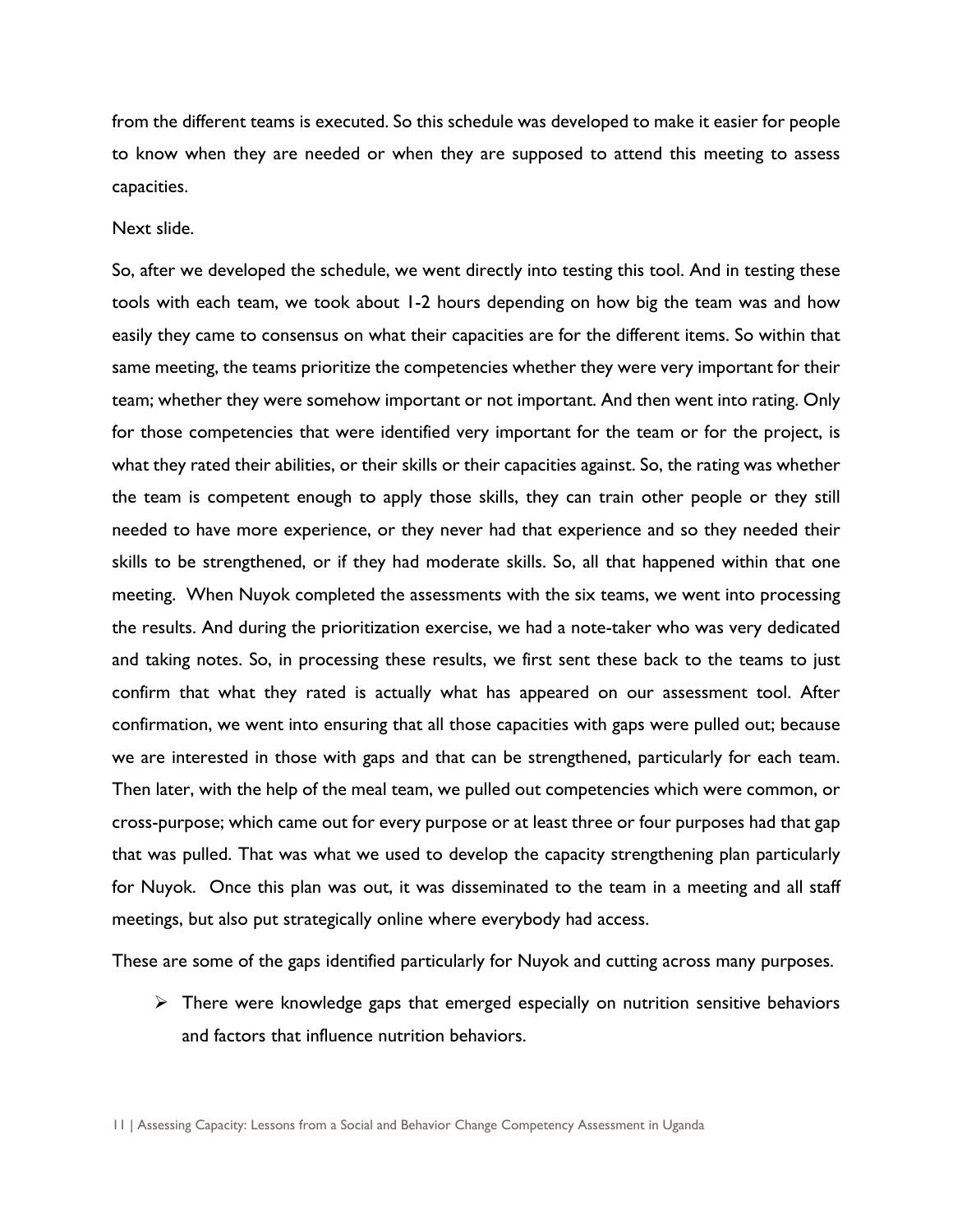$\triangleright$  Also, there were gaps around application of adult learning principles as well as gaps in measurements, monitoring and tracking of some of the SBC activities, which came from many of those teams in Nuyok.

#### Next slide.

When we were conducting this exercise, there were also immediate results which we called the process results and gaps were identified for each team immediately for us. That was the result of the process. As well as there was an understanding that knowledge on nutrition is key for everybody, not only for those who are doing nutrition-specific activities or those who are in health, but everybody needed to have the knowledge on nutrition for the project to be successful. There was also increased knowledge when we're doing this with the staff, especially for the staff who were very unfamiliar with some terms and concepts which are related to SBC as well as nutrition. So, there was increased knowledge at that level. Immediately the teams owned these, they owned the competency gaps and realized that they needed to have this, and it was like a check for them. So, there were these gaps that emerged from the process which were common for all the purposes.

#### Next slide please.

In the next slide we'll just show you how the capacity strengthening plan looks like;

- $\triangleright$  It gives you the capacity gap;
- $\triangleright$  where the gap is;
- $\triangleright$  what should be done:
- $\triangleright$  what activities should be done to ensure that these gaps are reduced or filled up.
- $\triangleright$  what resources or persistence is needed;
- $\triangleright$  who should be responsible for that.

For Nuyok's case, we looked internally if we had one or two people who had the ability to increase the capacity for others within the project. That is, can that person take that up?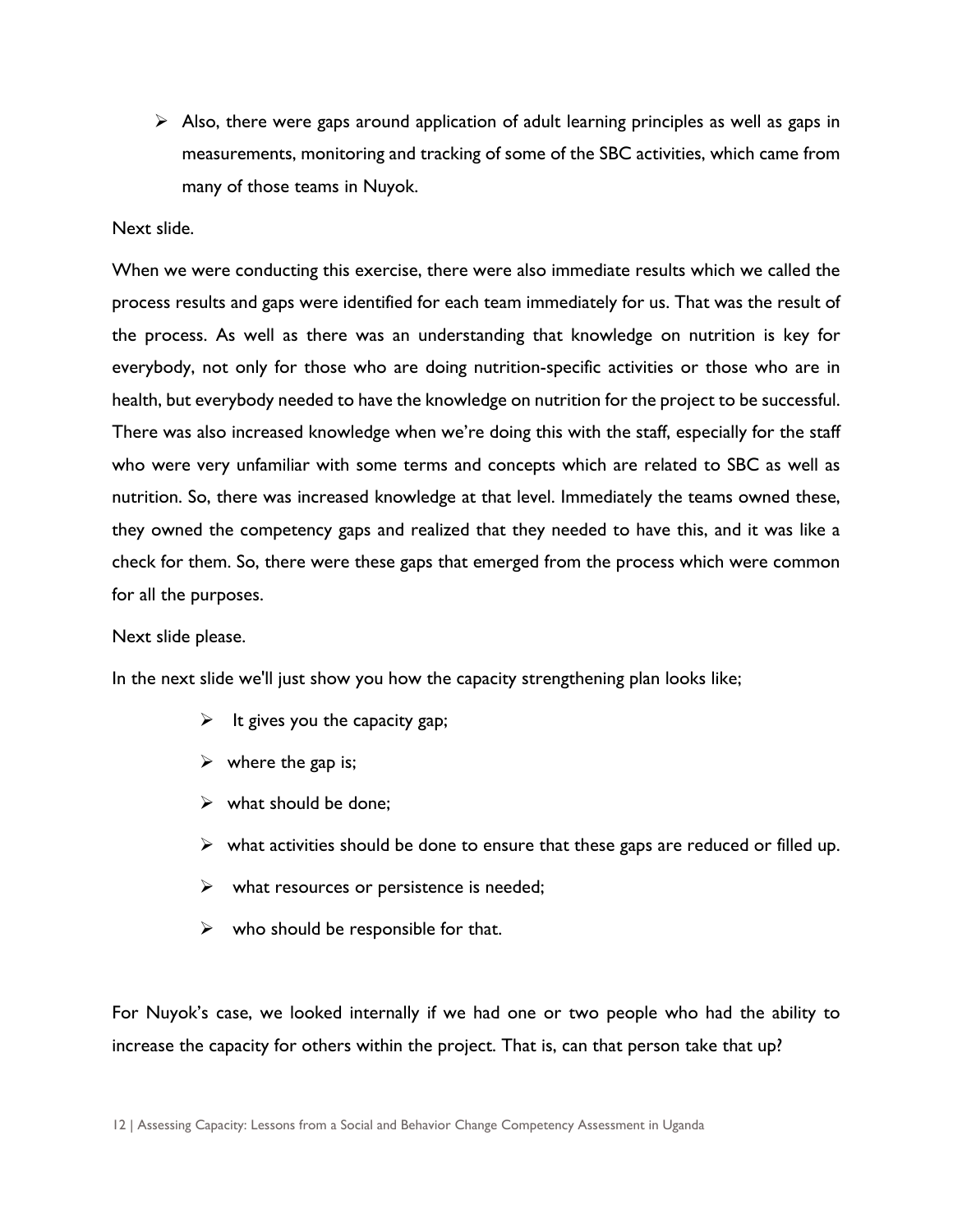I will take you through the first capacity gap of knowledge. For example, here we identified that the nutrition team had to arrange the other people in other sectors, either through taking coworking group meetings or through all-staff meetings. For them to do this, they needed to have the nutrition sensitive behaviors and causes of malnutrition. So, the nutrition team was responsible for doing this and managing the timeline attached to this. This is just an example of part of the plan.

Next slide.

#### **How did we apply these assessment results**?

The teams were responsible for implementing the capacity strengthening plan, especially the leaders that came from each thematic area. They were responsible for implementing this and there were gaps that could be addressed easily through peer-to-peer learnings, sector working group meetings, but also quarterly reflection meetings, thus it was easy to incorporate some of those into the existing activities and those were easily addressed.

However, there were gaps that needed more of trainings and so they became a little bit difficult to address, given that we did this exercise in the fourth (4) year of the life of the project.

Next slide.

In a nutshell, when we are conducting this exercise, there were some challenges or feedback that we had to give. Issues around scheduling, especially when they're competing priorities. Also, in our teams of different sizes, everyone wanted to participate but we had to trim, or we trimmed these participants to be between 12 to 15 so that it could easily be managed. The presence of supervisors in the same group as direct reports kind of limited the contribution from some of the direct reports. Prioritizing these competencies somehow became a little bit difficult for some of the competencies, where a section of the team will say we have the competence and then the majority will say no we need more skills to apply that competence. This made it difficult for them to reach that consensus and it took a bit of time. And then for the non-technical teams, especially where our management team consisted more broadly not only the technical team but also some people from our partner's side who were coordinators and part of the management so the ranking definitions were a little bit hard for them and it took a lot of efforts to explain to them what this was.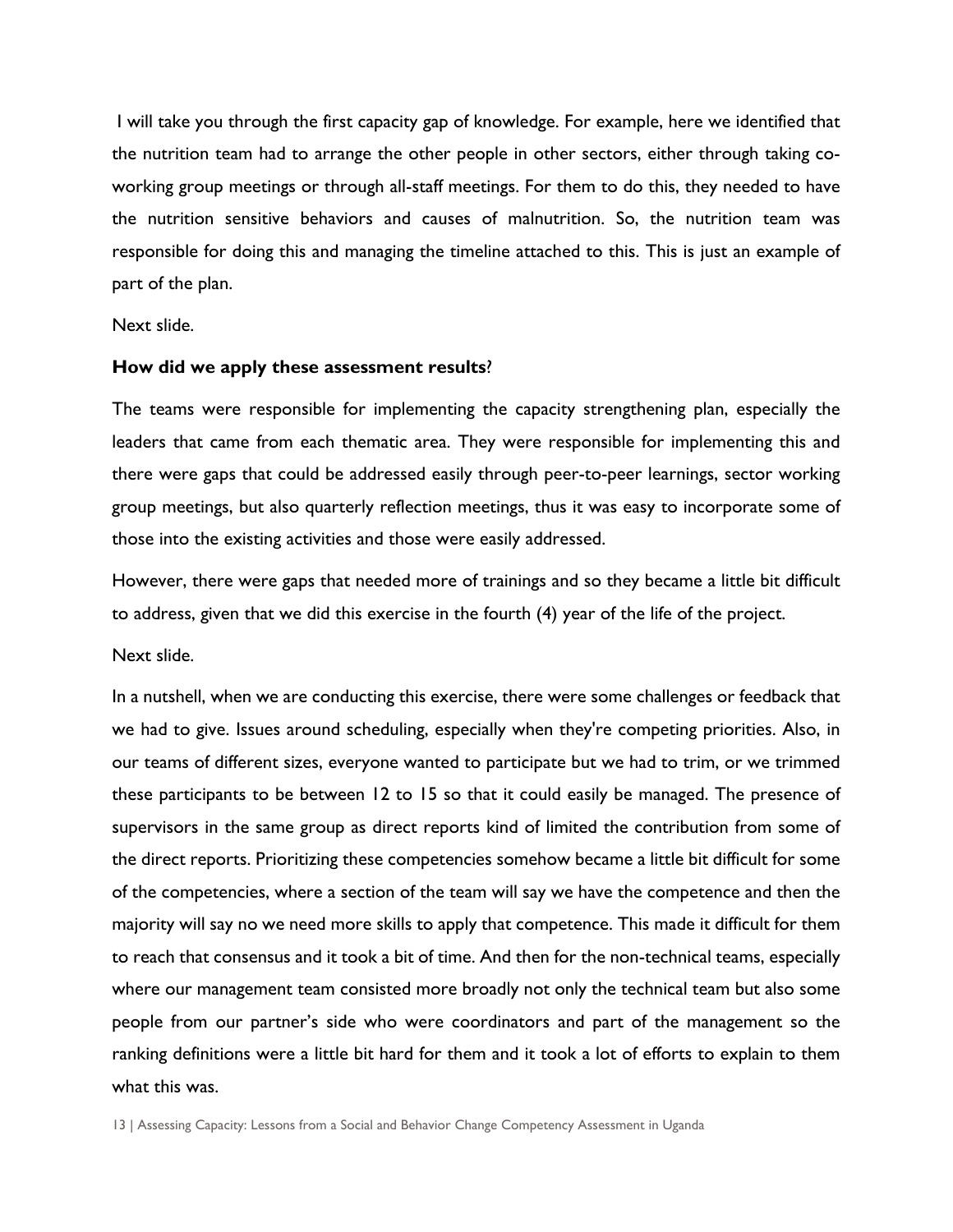This was a very good exercise and we felt that where the program was, we would have integrated this into our work plans, but we are already in the fourth year by the time we did it. We pulled out competencies that are key for Nuyok for the project time left, and that is what we addressed. Next slide.

#### **What did we learn from this project**?

We learned that for this project to be successful, leadership support is key. For Nuyok's case, we had support from the chief of party right from when we initiated to when we completed the activity, but also to the implementation of some of these action plans.

We learned that having team leads for each team is key for the success of completing this process. Having a dedicated note taker keeps things in track. Also, we learned that adjusting these matrices especially the development plan to fit the program is key. Leave alone the facilitation skills, especially from the person who is leading this process.

We also learned that as teams, it was quicker for the teams to move. When they identify the gap, they rated it immediately. But previously, we first identified all those competencies with gaps and then we started ranking it later and moving vertically, but along the way we learned that it was easier to identify and then you rank immediately. That is moving horizontally.

Next slide.

#### **What are some of our recommendations?**

- $\triangleright$  For those who would want to apply this approach or who want to take it up, it's a very good exercise and it makes teams to realize their capacities and check themselves against what they need to have to deliver their activities well.
- $\triangleright$  We recommend that when forming your teams, it's good to separate the supervisors from your direct reports. But also, there must be someone who can oversee the implementation of the plan and do the follow-ups. You need to have that dedicated champion for this assessment. And we recommend that more than one assessment can be done. You can first do one at the start of the project as well as you can do it mid-way. That way the project will benefit a lot.
- $\triangleright$  Leadership support is very key, but also intentional resources need to be allocated to implement the capacity strengthening plan and we recommend flexibility where you need to add it just to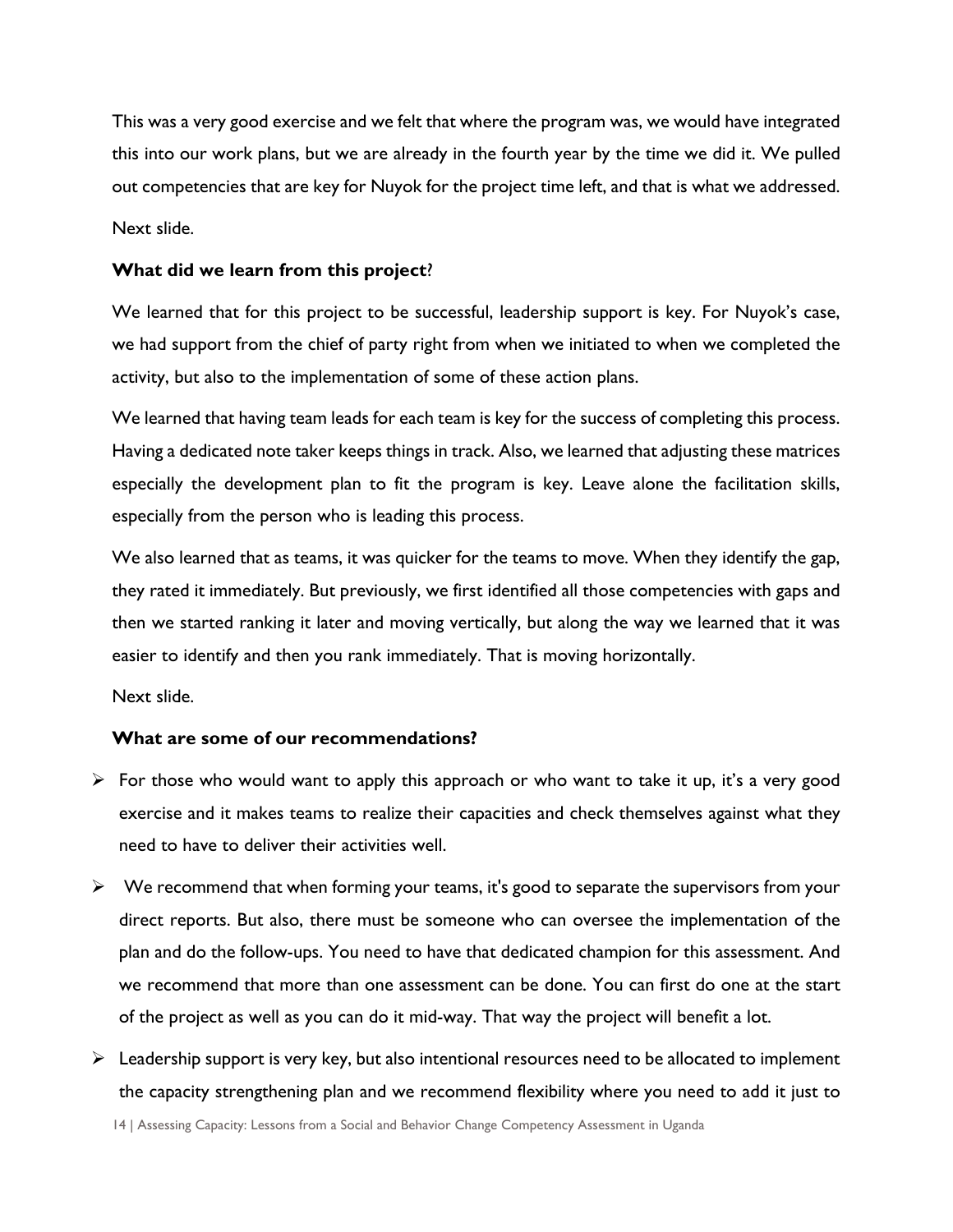fit your project needs, but also encourage the staff to come for this activity especially with open minds. This is because capacity assessment is the quickest thing in our context that comes to people's mind, and the question is what if we don't have the capacity are they going to lay us out? Nobody was laid out, so there's need to prepare the team for this beforehand.

Next slide.

I think that's where we can end with our experience. Thanks for listening to us and I will hand you back to Kristen.

# **Kristen Devlin**

Thank you, Lillian, for that very clear and thoughtful presentation about Nuyok's experience with this tool. I am sure there are many questions about your engaging presentation which we look forward to discussing in just a few minutes. But first I'd like to hand over to Jen Burns to talk a little bit about the technical assistance that the USAID Advancing Nutrition project is offering to RFSAs and RISAs. As you'll hear from Jen, the support can encompass a range of different activities including capacity strengthening. Thank you, Jen.

### **Jen Burns**

Thanks, Kristen.

So, some of you on this webinar may be already familiar with this activity. We have this activity on the Advancing Nutrition project that is solely devoted to providing technical assistance to the USAID bureau for humanitarian assistance staff, both at the global and country level. It is really looking at supporting them and improving strategy design implementation and learning for emergency and non-emergency nutrition activities, as well as to the implemented partners of the RFSAs. So, with a very appropriate group on this call today, we really want to inform you of this opportunity.

A large part of this work is on capacity strengthening, to improve the quality of nutrition programming funded by BHA. Assessing the capacity of RFSA implementing partners in building skills where needed is really at the center of our work.

Next slide.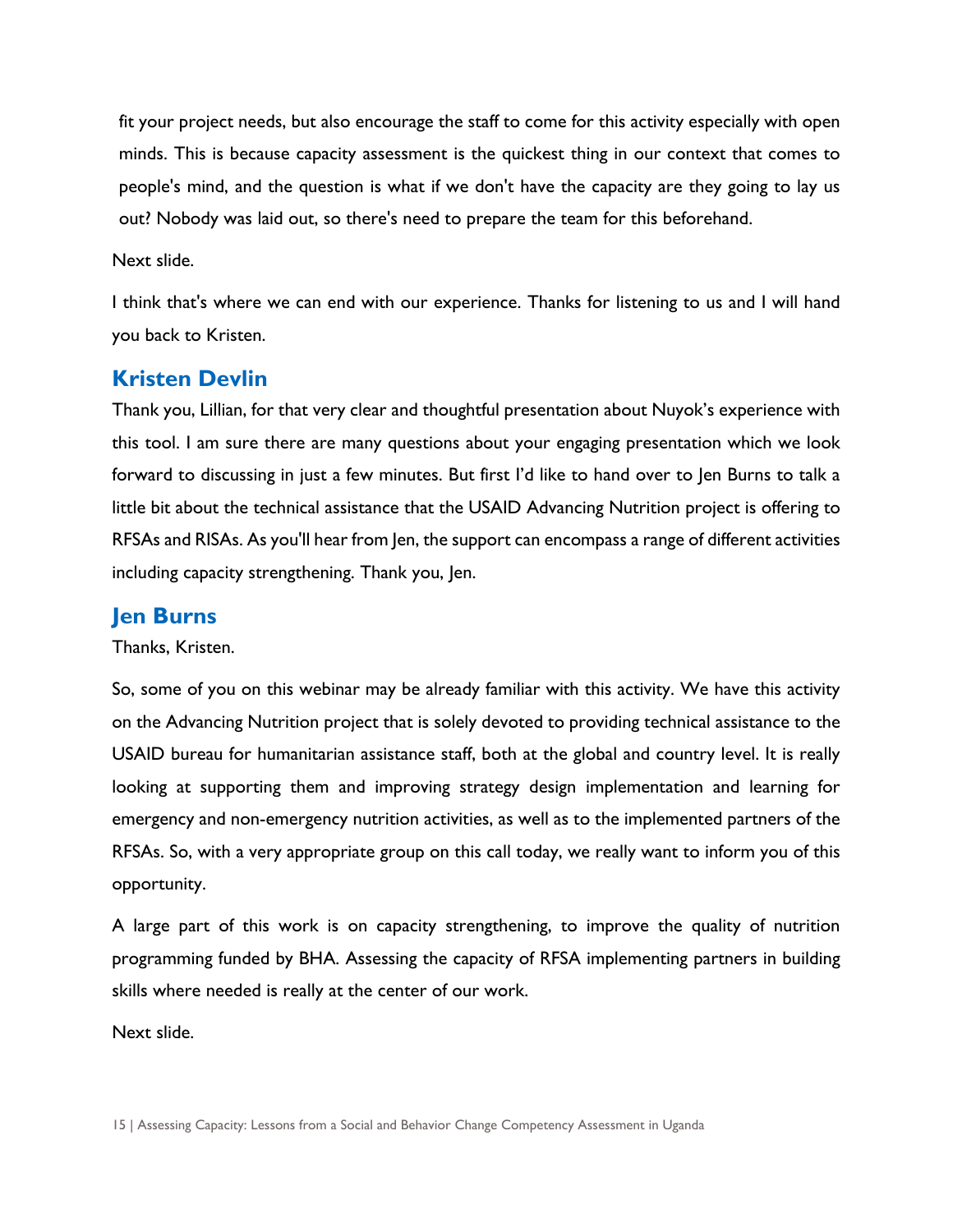The nutrition focused technical assistance that we offer to both BHA and to the implementing partners covers a range of areas, many of which are cornerstones of RFSA programming. The following list highlights some of those areas.

Next slide.

To benefit from this type of technical assistance, we have two channels that have been established. One is for the BHA Washington DC and field staff involved in the managing and supporting of the nutrition programming, then another set up for implementing partners of the DFSA/RFSP IPs.

Requests from BHA can be submitted through the nutrition team while RFSA implementing partners submit requests through the Advancing Nutrition website which I'll show you in just a moment.

Under this activity, we provide emergency programming support but that's solely for requests through BHA colleagues. For implementing partners, all technical assistance is development focused, and this is for a good reason, as there are several other technical assistance mechanisms funded by BHA. All technical assistance is demand driven and so should you feel there's an area you could benefit from with additional nutrition technical support, such as in building the capacity of technical and program staff, as previously mentioned by Mike, we'd be happy to further talk with you. This work is carried out by technical specialists across our teams on the project and consultants where needed. The system for technical assistance has been in operation for just over a year.

Next slide.

So, this is just to show you that on the USAID Advancing Nutrition website, there is a link where implementing partners can request support and I will go ahead and put this in the chat box.

#### Next slide please.

I would like to conclude by giving you some ideas around the general types of support that could be requested. This slide outlines what shorter- and longer-term requests could look like. Keep in mind this is not an exhaustive list and we emphasize that all requests are demand driven and the support could fall under any number of technical assistance areas previously

#### shared. Short-term support might include.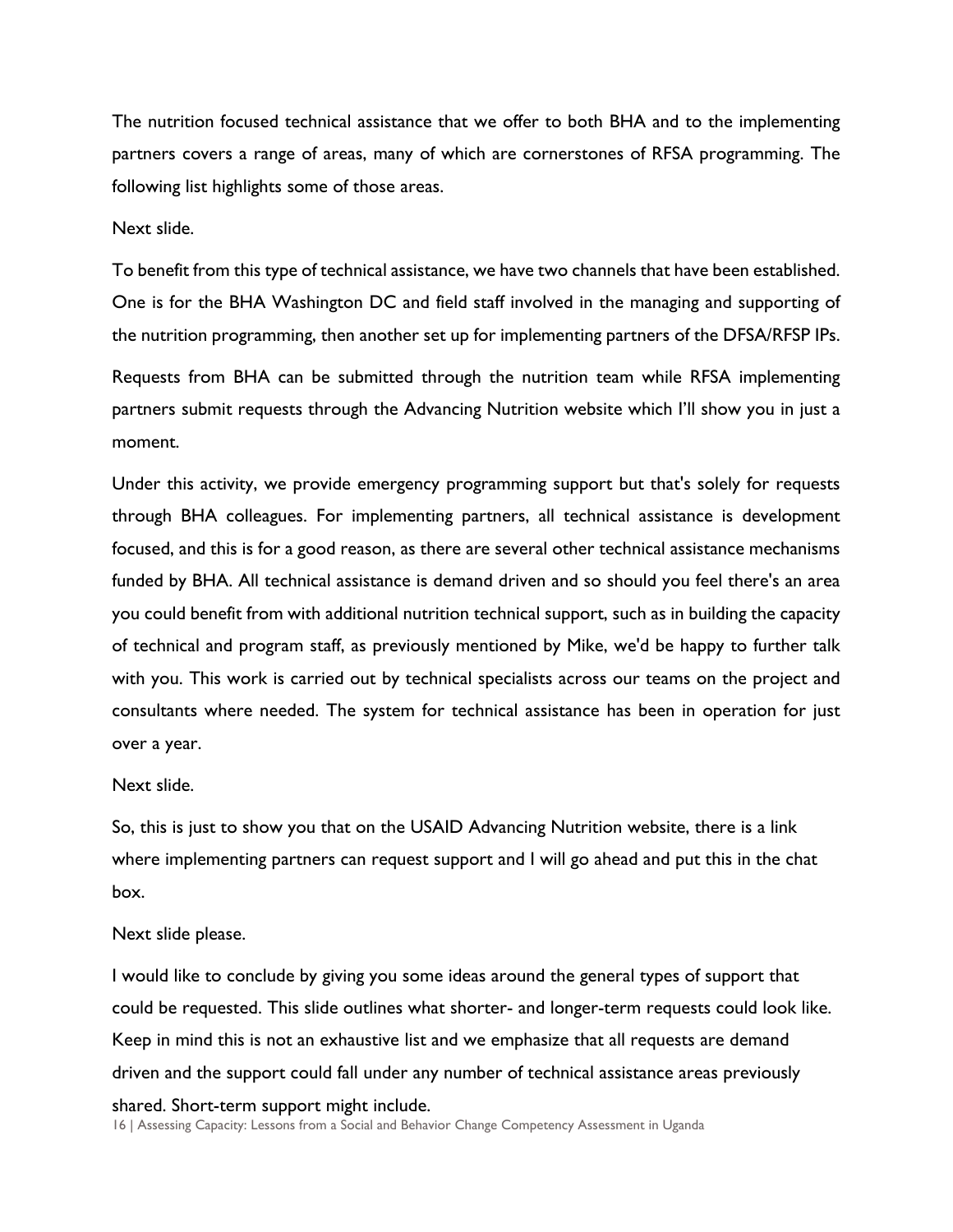- $\triangleright$  helping RFSA implementing partners to design their research to address key areas of their theory of change during the refinement phase.
- $\triangleright$  it could also involve looking across learning from the studies conducted during the refinement phase and helping to adapt original program approaches such as the integration of nutrition into agriculture or youth activities.
- $\triangleright$  assessing capacity of risks of staff on SBC competencies and creating a plan for improving skill sets is another example. Or implementing partners might find it helpful to convene other partners working in the same nutrition related area to harmonize approaches such as in addressing moderate and acute malnutrition.

For long-term tasks.

- $\triangleright$  facilitating regional or in-country trainings on formative research methodologies to identify the drivers of malnutrition and food insecurity or in skill building sessions on recipe development using locally available foods, breastfeeding or complementary counseling skills or a few areas.
- $\triangleright$  We can also assist with designing research to assess the switch midway through a program from food assistance to locally enriched flowers through development to enhance program implementation. So as an example, supportive supervision approaches as mentioned earlier by Anne is also an area where we could advise.
- Lastly, it should be noted that USAID Advancing Nutrition can only offer post-award technical assistance. So, if you would like to talk further about possible areas for technical support, please contact us at the link that I put in the chat box or feel free to contact me at the email listed on the slide.

Thank you I will hand it back to Kristen.

# **Kristen Devlin**

Thank you for that overview, Jen. We would like to move to the question-and-answer part of the webinar.

Next slide please and then next slide.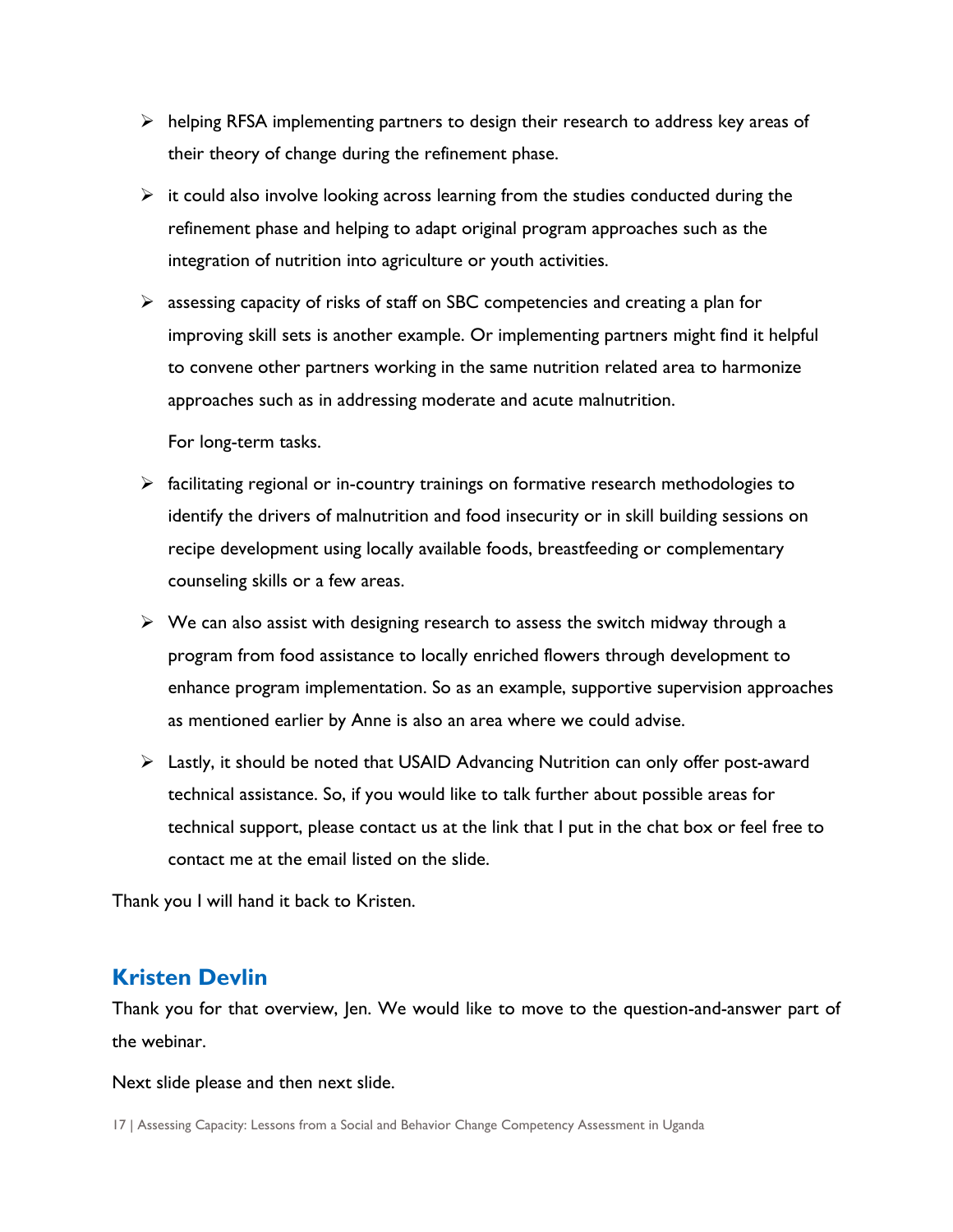So please kindly use the Q and A function to type your responses to type your questions for the panelists. Please indicate if your questions should be directed to a specific panel member. We also ask that you please type using the  $Q$  and A function rather than the chat box, so you can see that at the bottom of your screen. Before we begin, I'd like to introduce two of Lillian's colleagues from the Nuyok project who worked very closely on this activity that she described today.

So, today, we have Agnes Achilla, who was our project manager for gender and Rodwell Sebanda, who is our monitoring, evaluation, accountability and learning advisor. We are thankful to have them on the Q and A panel and to add their perspectives to the conversation. So, to kick off the discussion as questions come in, we have a set of questions for the Nuyok panelists. So, first, when this activity to pilot the competency assessment tool was introduced, how did the different teams across Nuyok feel about it?

### **Rodwell Sebanda**

All right. Thank you very much Kristen for that question. As already introduced, my name is Rodwell Sebanda**,** a male advisor for the project. I think we could… I would say we had about three levels of our staff that took part in this assessment and with different levels of acceptance or welcoming of the tool. So, first, I'll talk about the male team and the unit which I head.

So, we were excited to use the tool. It was a new tool for us, and we had not used such a tool before. So, as you know, we M&E people are always excited to get new tools, to see how we can use them in the future and just to have that different kind of a tool that you have not used before. So, we were very excited about that. We were also excited in that we were assessing our team's capacity in terms of our contribution to the nutrition component. So, it was a time to selfintrospect, looking at our capacities and our competencies as the new team, and see where we can do better in the future. So, we actually welcomed it.

18 | Assessing Capacity: Lessons from a Social and Behavior Change Competency Assessment in Uganda And the last part, not from our team, was that it was also an opportunity, since this was a pilot, it was also an opportunity for the organization as well as for the project. It was an opportunity for CRS to contribute to the US AID Advancing Nutrition teams' tool that they were piloting in the country. So, we're quite excited to be part of the team that was contributing to how this tool can be improved for future use by other projects as well. We also had other teams that went through the same process. For example, as Lillian mentioned the other purposes where the disaster/risk reduction team being assessed, the nutrition team being assessed, we also had our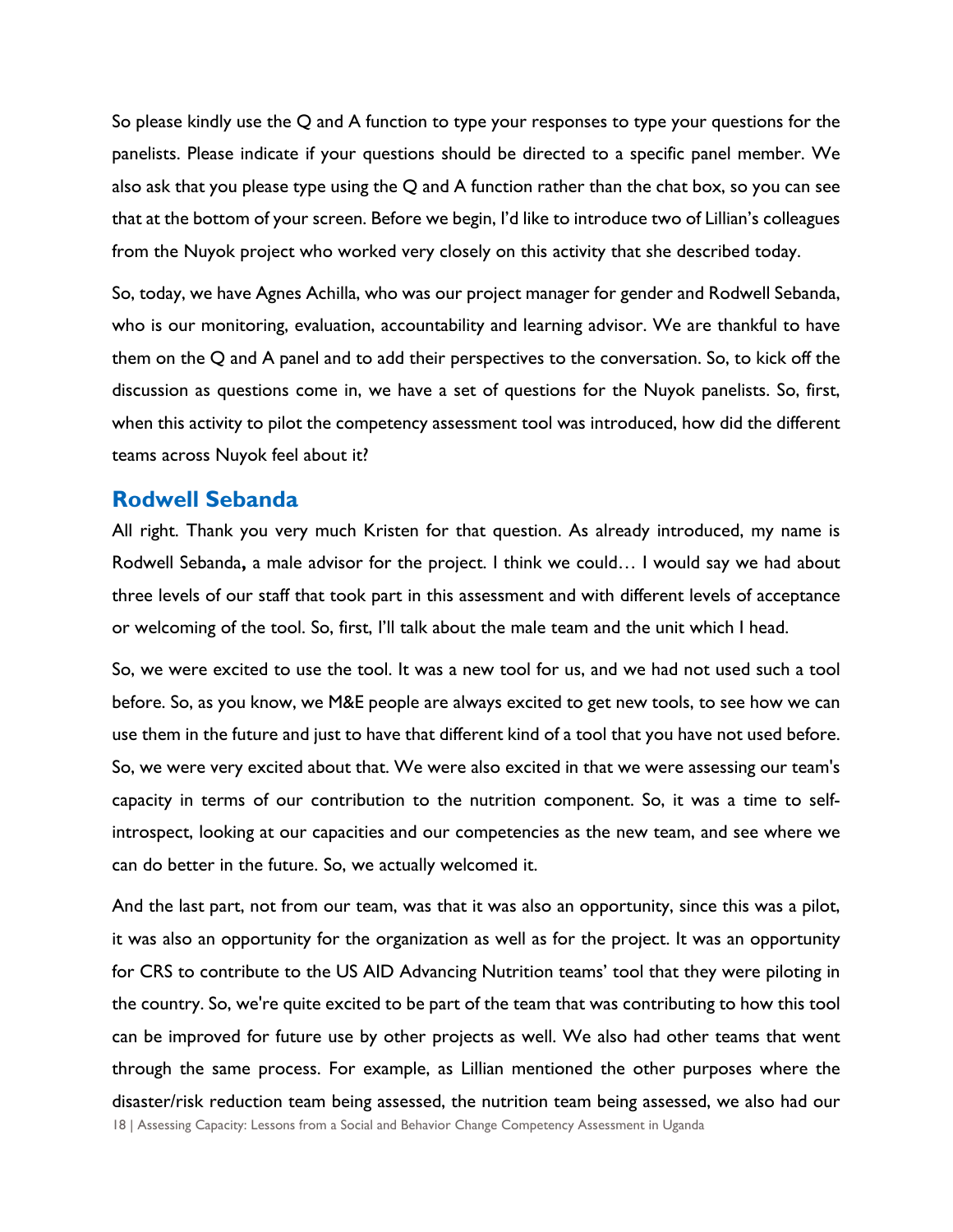livelihoods team being assessed. So, initially they thought, *well, this is a nutrition exercise so what does it have to do with us*? But as a result of Lillian's leadership and going through the tool and explaining the reason why we're doing this, the teams also found that it was important for them to be assessed, so that they could also identify any gaps, as well as strengths, that they had in terms of their contribution to the nutrition component.

Lastly, we also had community teams, as Lily mentioned again. We also had community teams that are responsible for implementing nutrition activities in the field with the community members who are participants out there. So, at first, they were also skeptical because as mentioned once your capacity is being assessed or your competence is being assessed, you are not sure what is going to be the end result of these. The questions that they had were: Are they going to be fired? Ae they going to be demoted? What was going to happen? Were they going to be trained to cover the gaps that have been identified? So, it was mixed feelings, skepticism at first, but again, with explanations on why this is important, as well as the next aspect of the talk which included working on a web plan, they realized that we were not on a witch hunt, the exercise was not a witch hunt, but it gave them an opportunity to self-introspect and see what competencies they had as well as the gaps that they had, and come up with that work plan to see how to address the gaps that have been identified. So, it was quite good at the end. At the end of it all, I'll say it seems really appreciated and we're happy that we did this exercise. Thank you and back to Kristen.

### **Kristen Devlin**

Thank you so much Rodwell for that question, oh sorry, for that response. Alright, so we have another question for Nuyok. Meredith has asked: 'How did the perceived competencies differ by group?'

### **Lillian Ojanduru**

Thank you so much. As I said earlier, we had the technical groups, but we also had the management group. The competencies did not differ so much for each of the teams, but there were those competencies specifically for the technical teams and such competencies were not included in the management competencies checklist. So yeah, that's how the differences came in but how the competencies were stated, and the intentions were all the same; only that some teams, for example, the community supervisors who are our frontline staff. Also, there are some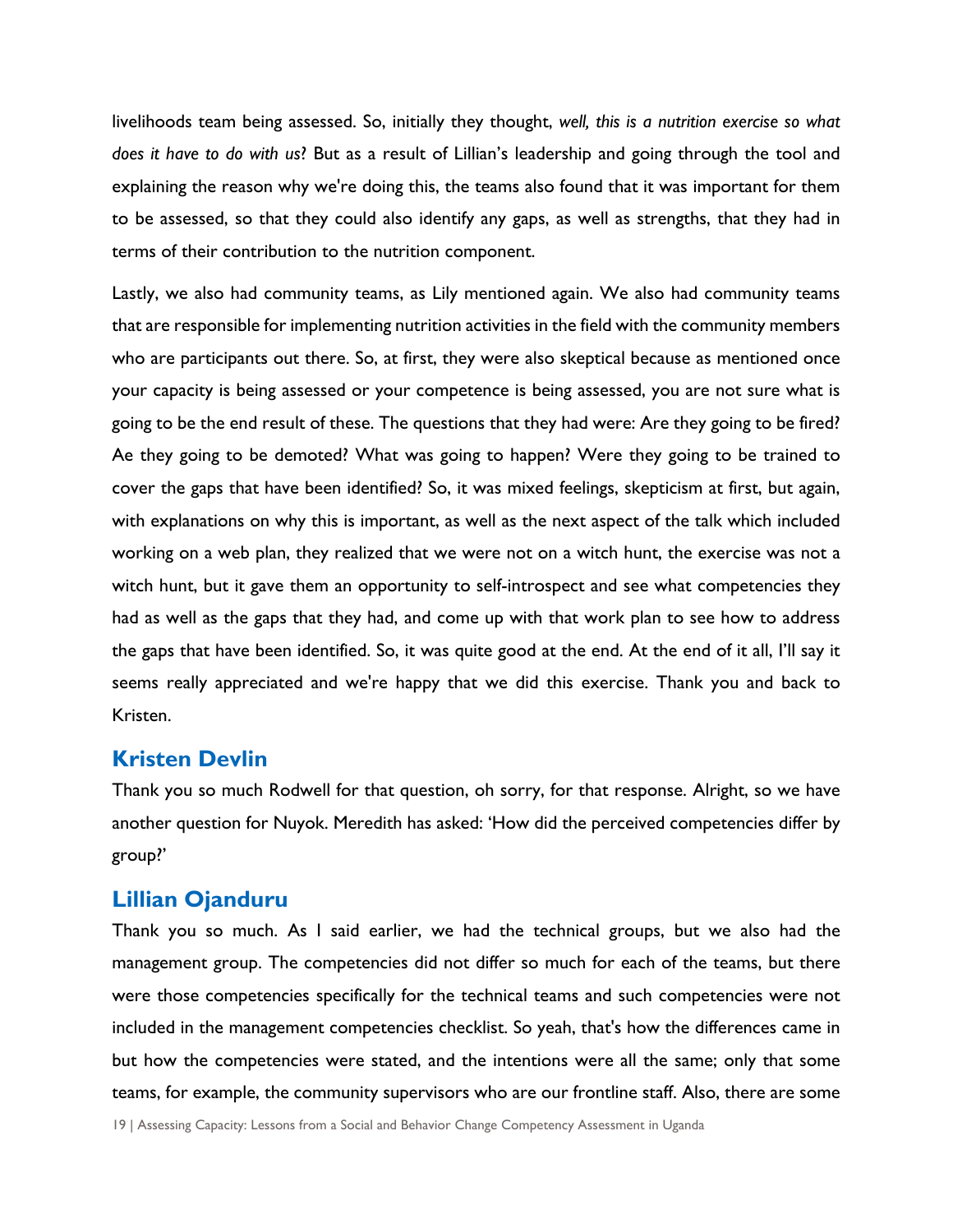competencies we could not assess for them, so their tool is much shorter. But what is within their competency tool is what other teams had. So, there was not much difference, only that they were other competencies other teams never had in their in their tool. Over

# **Kristen Devlin**

Great, thank you, Lillian. And then, 'What was your experience aligning this tool with existing government capacity development efforts if that happened, specifically through local government structures?' And this question comes from Gerald.

# **Agnes Achilla**

Okay, thank you very much. Initially, as we were chosen to test the tool, our focus was much on first the staff and the partners that we're working with. But along the way, as we design settings on how best we can relay this information or integrate into our programming. Then we realized that it would bring the local government staff in terms of like… there were some competencies that were talking about the national policies governing nutrition in our country. So, we kind of reached out to some of them to provide us that information so that we can be able to integrate into our programming. That's the level that we brought them in. Over to you.

# **Kristen Devlin**

Great, thank you. So, there's another question from Susan: 'Did you evaluate capacity pre and post of this process, and the capacity increase in any of the prioritized competencies?'

# **Lillian Ojanduru**

Rodwell, will you want to respond to that?

# **Rodwell Sebanda**

20 | Assessing Capacity: Lessons from a Social and Behavior Change Competency Assessment in Uganda Alright, I'll respond to that. So, we only did the competency assessment once. So, we have not yet had an opportunity to say that this is where our competencies are or were during the initial assessment and then after a certain period of implementation and trying to work on the work plan and accessing those, and then do another assessment to check if we have any improvements or if things have gone well. So, I hope that our team will get that opportunity before the project ends to do yet another assessment internally and just to find out how far we went in terms of addressing the gaps. The challenge that Lillian mentioned is that we are going towards the end of our project, so we did not get that much time. But if this tool had been introduced at the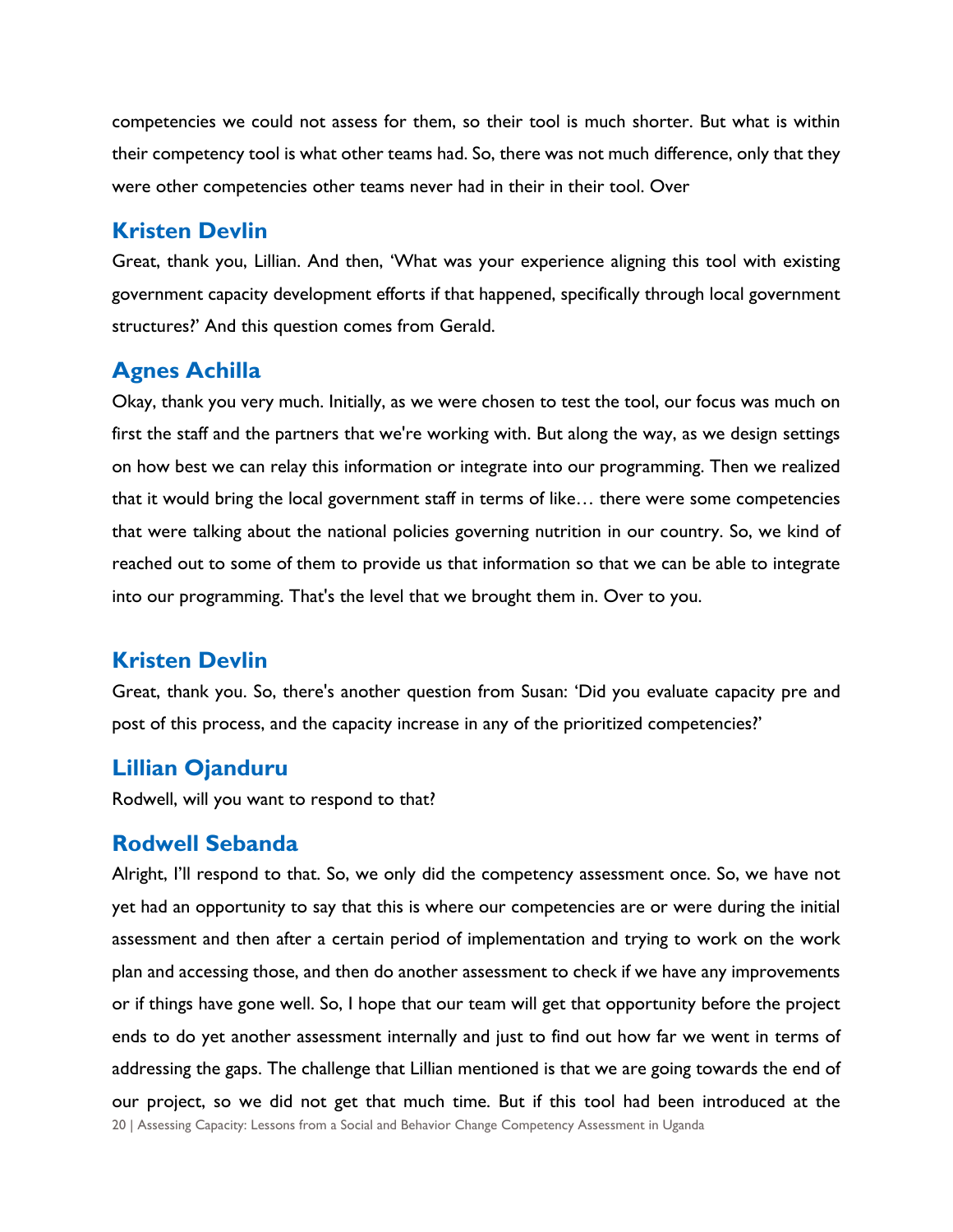beginning, I'm sure we could have done it even on an annual basis just to check where we are and how things are going, and if there are any improvements or any new developing gaps that need to be resolved. So, I hope that the team does the assessment one last time before we close. Thank you.

### **Kristen Devlin**

Okay, thank you Rodwell. Alright, this question might be answered by Anne, a little bit about the tool, how it was designed. So, Emily Bach has asked: 'Did the assessment have a verification component and how were the scores given justified?'

### **Ann Miceli**

Thank you, Kristen. I can give the first level answer to that question and then if Lillian or Rodwell would like to jump in with your experience, you're welcome. This tool was not designed with a verification component. The tool was really designed to be a self-assessment and the teams that were assembled to discuss these competencies were intended to discuss the competency and agree on the ratings that they put together. So, the value is really in that discussion among members of the team and the members of the team would come to an agreement about how they would rate themselves. As Rodwell had mentioned earlier, there are often worries that team members have about what will be the consequences of a low rating, and so it's also the responsibility of the facilitator to really set up the right environment so that when teams are doing their self-ratings they understand the purpose of this is really to design a capacity strengthening intervention that follows and so there's a benefit to teams to being really reflective about their own strengths and their weaknesses because there's that capacity strengthening component that follows. And I would expect that when those capacity strengthening interventions are put into place, that's where your measurement to your verification comes into play so as part of those capacity strengthening interventions, you do a sort of baseline assessment, and then, build from there to then evaluate the results of that capacity strengthening intervention. In the last piece of that, I would add as Rodwell pointed out just a few minutes ago, that if the team has the opportunity to do the self-assessment again, that's where you really start to see the change in those self-assessed ratings and kind of what comes out of it at the end. And especially the justification that teams give for those ratings. That's where you can really start to understand

<sup>21</sup> | Assessing Capacity: Lessons from a Social and Behavior Change Competency Assessment in Uganda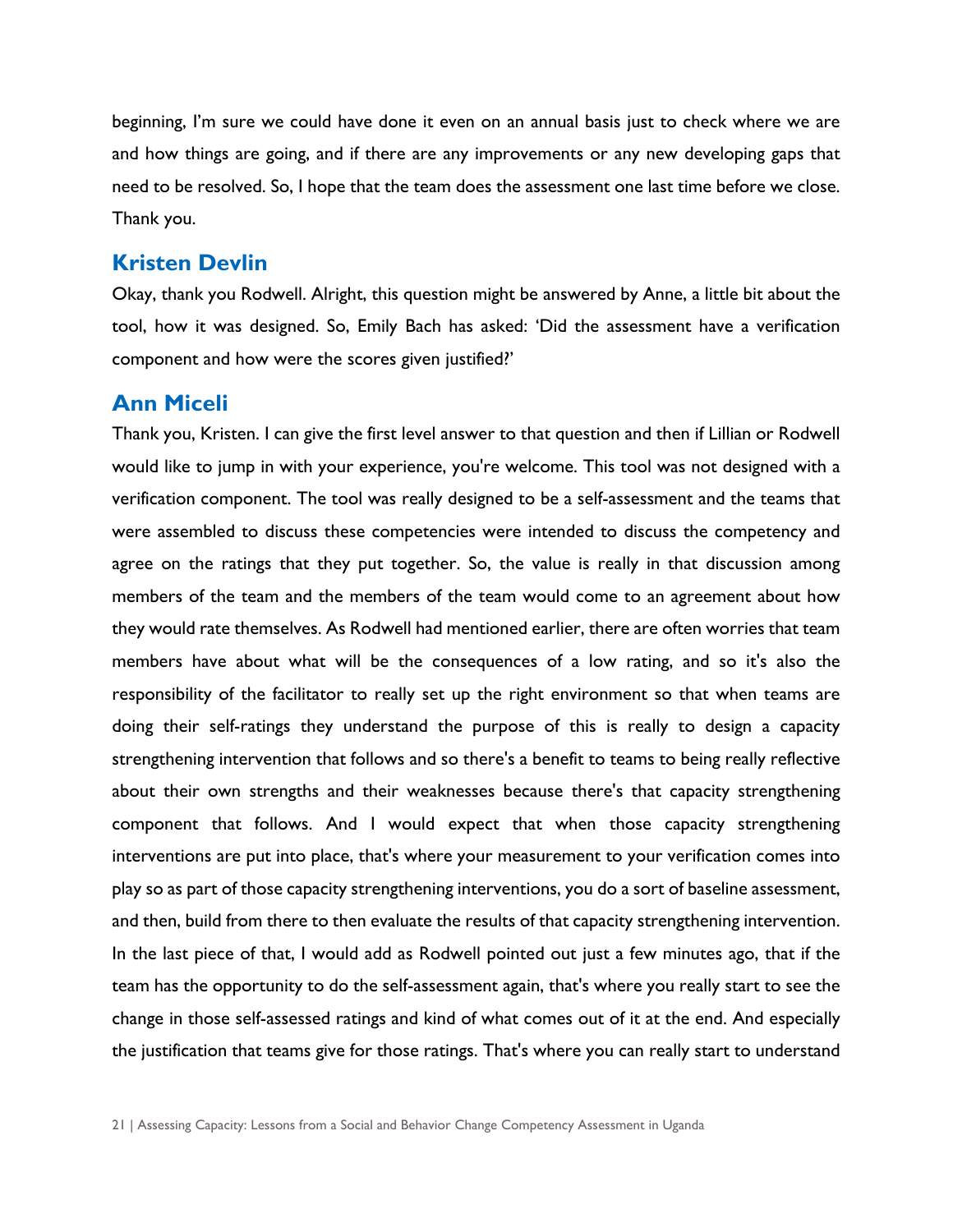what changes have taken place. Lillian or Rodwell is there anything you'd like to add about the experience you had in this respect, about verifying competencies?

### **Rodwell Sebanda**

Yeah I would say that, maybe just before Lillian, I'll quickly say that it was also good that this was an internal assessment led by a Nuyok member of staff, so it was going to be difficult for the teams to say that they've gotten a capacity or competence that we know is not there. So, it was also good for us to internally recruit them. You could ask fair and say by the way we have not seen this; this has not happened before. So just to crash out the competencies with the teams because it was more helpful. Unlike if with the situation where maybe Ann would have come and it could have been easy to just say well we have this and since Ann is not here and she doesn't know how we're doing things, it would be difficult for her to know whether we're telling the truth or not. So, it was helpful that Lillian knows the project. She's been with the project since it started and so it was good that she could trash out the topics. Thank you. Over to Lillian.

### **Lillian Ojanduru**

Thank you so much. There was no verification component but our experience as I stated earlier there was a dedicated note taker. So, when we were doing this exercise the note taker was noting. This was like scripting what people were saying and why they rated themselves that way. So, when we completed the exercise, we actually sent back this to them to confirm that this is the rating that they gave for their particular competencies. So that's where we are and we've put certain things in place to address key competencies that Nuyok felt they still need within the remaining life of the project. And those are very few and so I think it should be nice but maybe if you will have that opportunity one time to see how far we've gone with those that we selected to be very appropriate for us in the remaining time of the project. Thank you.

# **Agnes Achilla**

22 | Assessing Capacity: Lessons from a Social and Behavior Change Competency Assessment in Uganda Yeah! Maybe I cannot see what Lilian has just talked about, maybe there was no verification code per say, but there was in-depth discussion of if you were to rate maybe equal type of ranking, if you said A and what you'd have to justify why you thought maybe that competency was to be ranked A, and then the team had to discuss, give reasons, related examples and then the team would agree that okay let's maybe put it at B or at C, because of maybe the various reasons that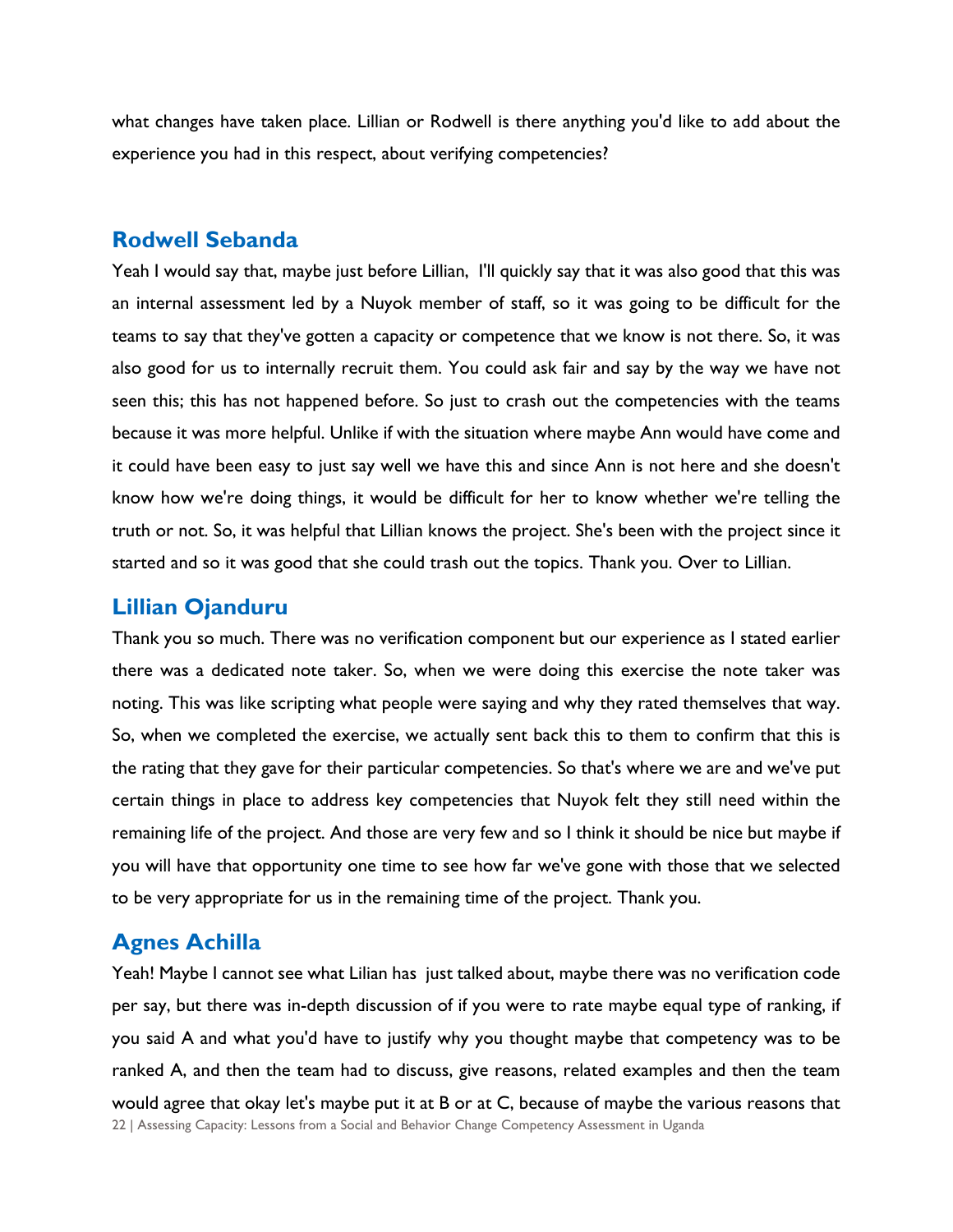the team gives. So that could also be verifying the knowledge levels of the team in regards to that competence. Over to you Kristen.

### **Kristen Devlin**

Great, thank you for that discussion. So, there's a somewhat related question and a few questions that arose in the QA box and I think there's some good conversation happening so maybe I'll kind of raise them for some of the panelists to discuss. So, the first is "Why were group interviews preferred to individual interviews?" So there are several folks who had asked that in that context considering that we've got different disparities, then another person had asked if this was because of the resources available and I think maybe in that response the Nuyok team might talk a little bit about the different dynamics that they noticed among different team members in that group.

# **Ann Miceli**

Maybe I can start just with the rational formal design perspective and then the newer team can speak a little bit about their specific experiences. From a design perspective, we really designed this tool to be a tool that facilitated a group discussion about specific things. The reason we focused on a team discussion or a group discussion is because we wanted that team to have the opportunity to discuss not only their scores but to use each other's perspective to settle on a final score. It was that discussion of where the team rates themselves in the competencies that really is one of the most valuable parts of this tool. And that was really why we focused on the team. The related reason on the team rather than the individual, the related reason is also about time, because for each individual member to take this assessment one by one, would result in quite a lot of data that would then need to be analyzed and compiled. And we felt like having the group discussion from the beginning helps accelerate that process a little bit. Individuals in many cases will look at the tool ahead of time and think about their own rating as they go into a discussion with the team, but they aren't asked to use the tool to self-assess individually before they meet as a group. So that's a little bit about the design, but I'd be interested also to hear about the Nuyok experience specifically.

# **Lillian Ojanduru**

Yeah! Thank you so much. By design, it's supposed to be a group but we also found the group approach very interesting and will continue to recommend the group approach. We realized that when we are doing this exercise within the group, you can be able to realize who has the potential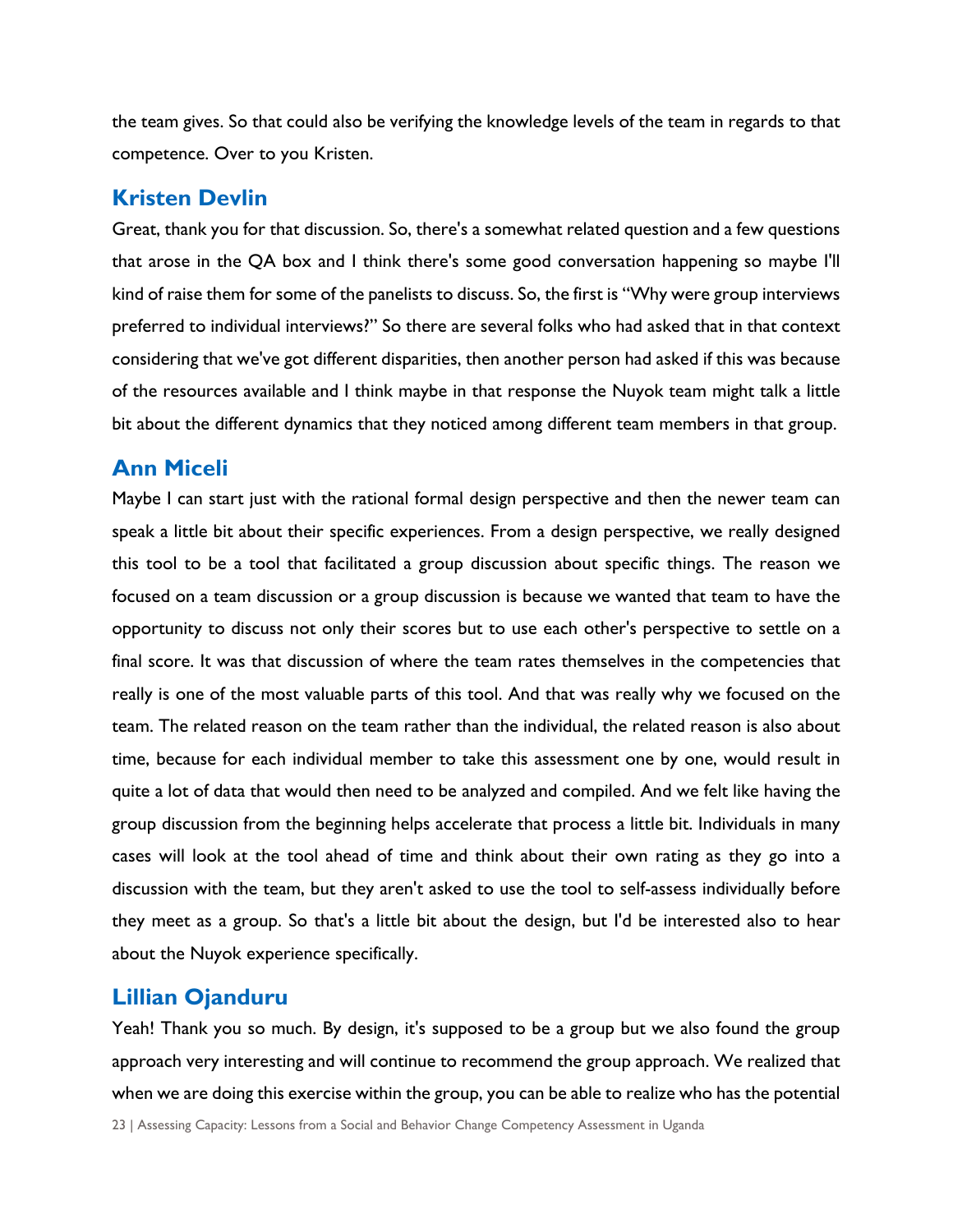to even train or head the rest of the team to increase their capacity. So, as you're doing this exercise you keep pulling out, these things keep coming up; who has the capacity, who needs it actually most and what avenues are there to improve those capacity gaps, not necessarily pulling in more resources but also looking internally within the projects. And what opportunities are there to integrate some of these activities to address those gaps. So, that can only come in through our group discussions but if it's individually it might be a little bit hectic, it might create more anxiety especially to people who feel their capacities are very low. Thank you.

### **Agnes Achilla**

Yeah, in addition to what Lillian has just said, we also work through partners that she wrote in our presentation and then it would have been difficult for us to get into partner by partner. And yet we have to appreciate that different partners have different levels of this knowledge of competencies and then we had to bring them together so we could be able to interact and freely share the knowledge levels of different partners that Nuyok works with. Over.

# **Kristen Devlin**

Great, great, thank you everyone. So, we have another question. Someone is asking if Nuyok could please elaborate more on how the staff competency assessment results impacted program implementation. And maybe this is a nice opportunity for Lillian and her colleagues to talk a little bit about how the assessment findings were integrated into certain actions for its programming.

# **Agnes Achilla**

Yes, thank you very much. As Rodwell earlier on responded about how the team felt about the whole exercise. First of all, it was a self-check, a self-reflective exercise. When we went through the testing tool, people were checking their level, on how far or what level are they in. So after we shared the findings and the notes that we took from the different groups, the different teams through our partners went back and they sat together and said how best can they actually make this happen by integrating into our day-to-day work, bearing in mind that there are no specific resources that would maybe be set aside to start implementing the strategies we developed during the tool testing. For example, we have our partners, when we are rating, some of them realized that some staff had the knowledge, specifically on the nutrition sensitive behaviors, and then some didn't have the knowledge completely in another experience. So, these teams had to match together, the managers had to take advantage of the monthly meetings that are usually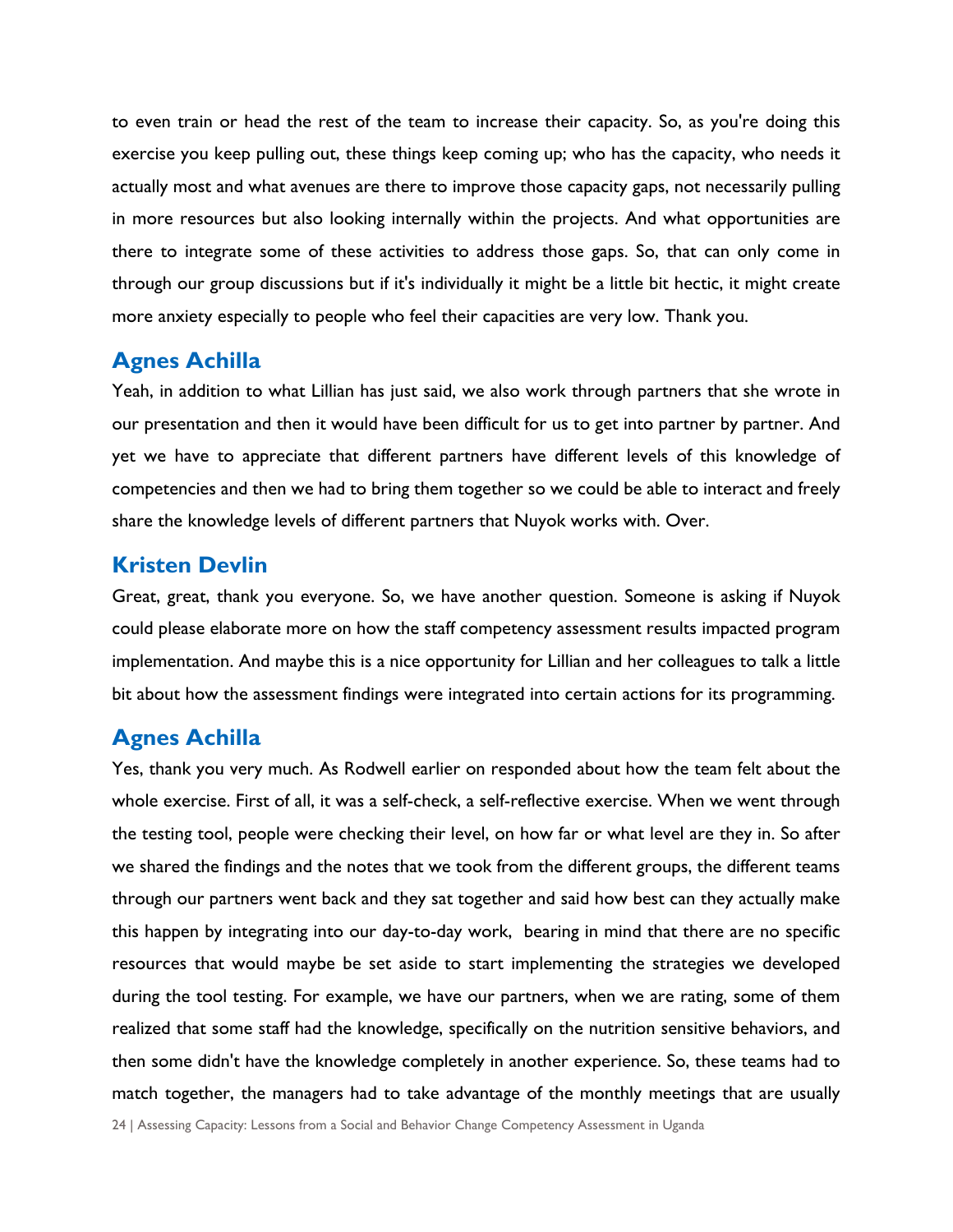conducted and they were able to take staff through some of their nutritional sensitive behaviors, that would enable them to confidently roll out this knowledge in the field. So that was the way we saw it being integrated.

And then also, since we have gotten different team leaders for different groups, this was another avenue for our team leaders, through their technical working groups, to disseminate their findings and their topics that were developed for the teams to get a wider coverage of the competencies. So, it was really something that we saw working and the team was applying what they learned from other staff. Over to my colleagues.

### **Lillian Ojanduru**

Yeah thank you so much Agnes. Different teams different capacities. I'll particularly give an example on Nuyok, maybe Rodwell will elaborate more. There were gaps where some people did not know how to measure some of those coverages. How to measure the SBC interventions. Here they have the tools and that's pointing this gap out during this assessment, they were able to go back and the tool helped with retraining and ensuring that people use these tools well. And when tools are used well you get exactly what is happening in the field, you're able to measure somehow what you're looking for. It has helped. You know where you are, what you're doing, so it has helped the Nuyok program. I can give this over to Rodwell to elaborate on that and other things that we may not have covered. Thank you.

### **Rodwell Sebanda**

25 | Assessing Capacity: Lessons from a Social and Behavior Change Competency Assessment in Uganda All right thank you very much. I think the most important part for this assessment was coming up with that work plan that we came up with at the end, because that's how staff were then settled to know that this tool or this capacity assessment is not about whether Nuyok is being successful or Nuyok is failing, but it's about how do we move forward to address any competency gaps, as well as how do we reinforce any strengths that we have. So, we also took the opportunity during our quarterly reflection and planning meetings, ways where our implementing partners come and we reflect on the past quarter and then plan for the next quarter. So we took that opportunity to say that we need to incorporate some of the actions that came from that work plan and say going forward this is what we need to do; we need to reinforce the utilization of some tools that we have, as Lillian mentioned, of some tools that we have but we have not been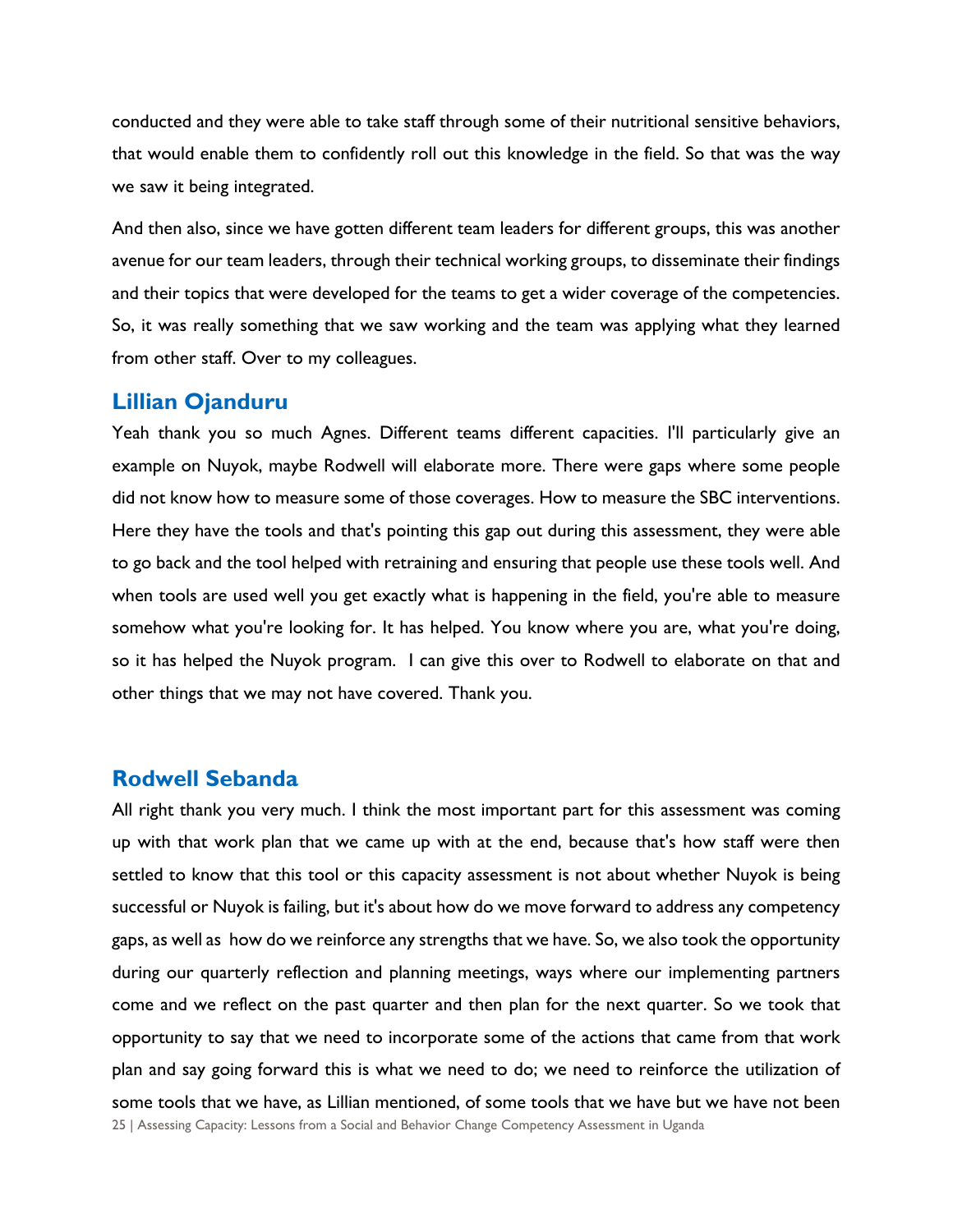using. So, we need to reinforce the utilization of those tools. And then we also need to go back and start doing some of the actions that we're supposed to do and we're not doing. I would also point out that there were some actions, as we mentioned previously, that we are not in a position to implement all the action points because we are going towards the end of the project.

So, if we were to try and implement everything, it's going to be a problem. We also had to prioritize and say these are the actions which we think are very important and within our short period of time that is remaining, this is what we can practically do. Otherwise trying to implement the whole action plan was definitely not going to work. So, it was a learning curve as well as saying what do we do go forward? Thank you.

### **Kristen Devlin**

Wonderful! Thank you for that response Rodwell and everyone. There's a related question actually about time and Harry has asked how long was the duration to implement the competency tool, including observations, interviews, verification of reports. Maybe the process could be clarified a little bit in that response, and then how different might the competency assessment be if it were individual?

### **Lillian Ojanduru**

The timing up there seems to be a little bit weird. I'll start with this exercise: how much time does it take? it takes about one hour to two hours per exercise depending on how big or how small your team composition is. We had six teams for Nuyok's case and we had to schedule. By the time we were scheduling this it was around competing priorities. So, it took us about one and a half months, partly March and then April. We developed our development plan in May and by June we had disseminated our development plan back to the teams. So, if it were to be done by individuals for a large program like Nuyok which is a multi-sector program, I think it can be very tedious. It can take you the whole year when you're just interviewing individuals for their competencies. I really do think so because the process you go with one person and to be through with that it will also take you almost close to an hour or two if it were one person. So, it will take a lot of time. Someone can add over.

### **Agnes Achilla**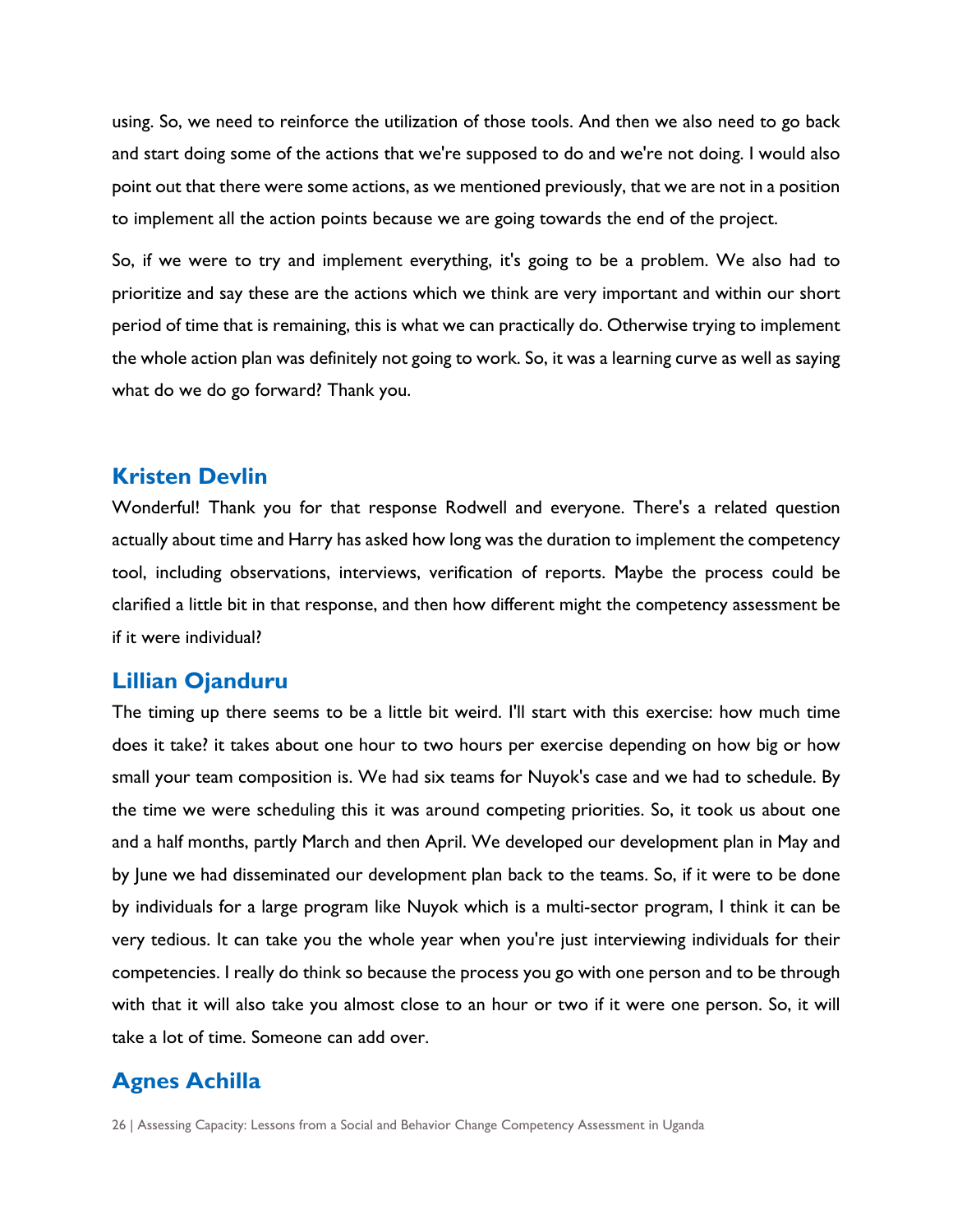I think it's really clear what Lillian has put through but then the timing is also relative on the plans that we developed. Because I remember after disseminating our findings in May, we also have to set timelines on when should we achieve the set targets or the set plans, and we remember having some of our plans run through up to September - October 2021. So if you put all that time together that means it was like four to five months to achieve or to ensure that the competence were widely disseminated, and while still running the process we are still disseminating using the available platforms to make sure that these competencies are widely disseminated to other teams. Over.

### **Rodwell Sebanda**

So, I'll just quickly say that one strategy that I found very useful was sharing the tool prior to the assessment. So, it gave the teams time to go through the different competencies that were on the tool. This is just to try and internalize the two major stages before you go for that assessment. So, it definitely shortened that time frame. I didn't do the interviews myself but I'm also sure that different teams would also have different understanding of the technical terms that were on the tool. So I'm sure those teams especially that are focused on nutrition would have moved much faster as they have prior knowledge of some the terminologies that are on the tools, unlike maybe when you now take it to teams working on disaster/risk reduction or maybe teams working on governance and especially when it comes to those specific nutrition terminologies. So, there were different or varying timelines. But it is indeed a long tool and as Lillian said it would have taken long to do individual interviews. Thank you and back to Kristen.

### **Agnes Achilla**

Maybe before Kristen comes in, I remember I was privileged to be one of the notetakers and getting group responses was easier because you could probe instantly what maybe they meant when you were taking notes compared to if it were individual it would take a lot of time actually to start probing what an individual meant, regarding to every competency. So, I would still believe that the group method was better than going individual. Over.

# **Kristen Devlin**

Great! Thank you, thanks so much Agnes for that edition, Rodwell and Lilian for your really comprehensive responses to these questions. I think we got to most of them. There are several that the panels may also be able to briefly respond to in writing if there is a little bit of time, but